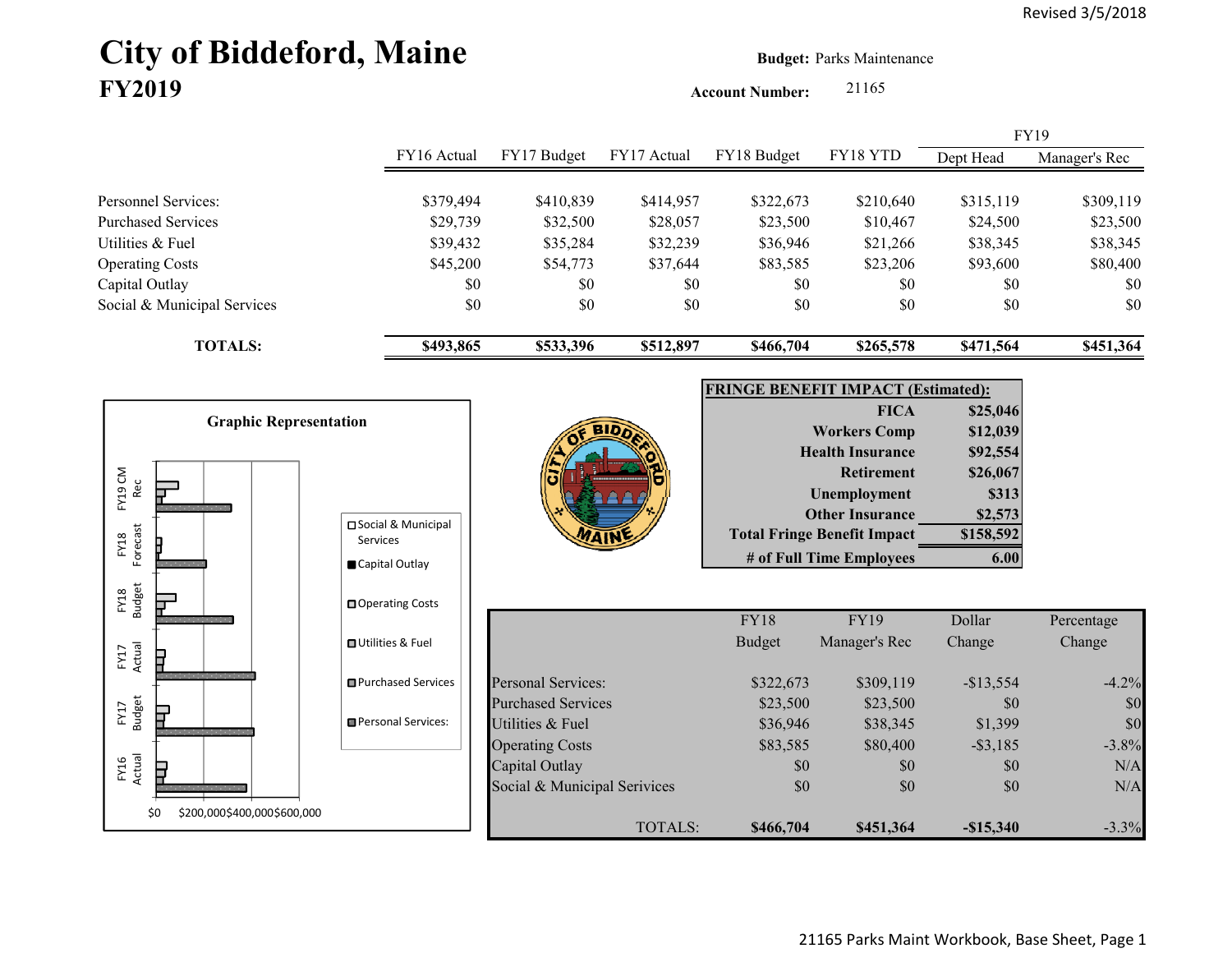#### Personnel Services

| Account                             | <b>FY16</b> | <b>FY17</b> | <b>FY17</b> | <b>FY18</b>   | <b>FY18</b>  | <b>FY19</b> |           |
|-------------------------------------|-------------|-------------|-------------|---------------|--------------|-------------|-----------|
| Number<br>Description               | Actual      | Budget      | Actual      | <b>Budget</b> | YTD 02/28/18 | Dept Head   | Mgr's Rec |
|                                     |             |             |             |               |              |             |           |
| 60102 Mid Mgmt Hrly Employee Wa     | \$60,682    | \$61,541    | \$62,747    | \$65,477      | \$42,293     | \$65,569    | \$65,569  |
| 60105 F-T Employee Wage Exp         | \$192,825   | \$205,837   | \$189,838   | \$207,791     | \$116,993    | \$208,950   | \$208,950 |
| 60106 P-T Employee Wage Exp         | \$0         | \$0         | \$941       | \$26,300      | \$25,280     | \$20,000    | \$14,000  |
| 60111 Overtime Wage Expense         | \$15,459    | \$20,000    | \$38,066    | \$19,005      | \$24,894     | \$18,500    | \$18,500  |
| 60129 Insurance Buyout Pay          | \$0         | \$0         | \$1,625     | \$2,000       | \$0          | \$0         | \$0       |
| 60201 FICA/Medicare-ER Share Exp    | \$18,417    | \$22,257    | \$20,414    | \$0           | \$0          | \$0         | \$0       |
| 60202 MPERS-Employer Share Exp      | \$18,730    | \$18,508    | \$22,700    | \$0           | \$0          | \$0         | \$0       |
| 60203 457 Plan-Employer Share Exp   | \$240       | \$3,041     | \$254       | \$0           | \$0          | \$0         | \$0       |
| 60211 NNEBT Ins Employer Share E    | \$70,685    | \$74,967    | \$73,915    | \$0           | \$0          | \$0         | \$0       |
| 60212 S-T Disability ER Share Exp   | \$27        | \$30        | \$28        | \$0           | \$0          | \$0         | \$0       |
| 60213 L-T Disability ER Share Exp   | \$193       | \$218       | \$226       | \$0           | \$0          | \$0         | \$0       |
| 60216 Delta Dental ER Share         | \$0         | \$0         | \$0         | \$0           | \$0          | \$0         | \$0       |
| 60217 RHSA Plan ER Share            | \$495       | \$2,340     | \$2,221     | \$0           | \$0          | \$0         | \$0       |
| 60230 Clothing/Uniforms Expense     | \$1,742     | \$2,100     | \$1,984     | \$2,100       | \$1,179      | \$2,100     | \$2,100   |
| Totals                              | \$379,494   | \$410,839   | \$414,957   | \$322,673     | \$210,640    | \$315,119   | \$309,119 |
| <b>Purchased Services</b>           |             |             |             |               |              |             |           |
| Account                             | <b>FY16</b> | <b>FY17</b> | <b>FY17</b> | <b>FY18</b>   | <b>FY18</b>  | FY19        |           |
| Description<br>Number               | Actual      | Budget      | Actual      | Budget        | YTD 02/28/18 | Dept Head   | Mgr's Rec |
| 60313 Construction Services Expense | \$29,739    | \$32,500    | \$28,057    | \$23,500      | \$10,467     | \$24,500    | \$23,500  |
| Totals                              | \$29,739    | \$32,500    | \$28,057    | \$23,500      | \$10,467     | \$24,500    | \$23,500  |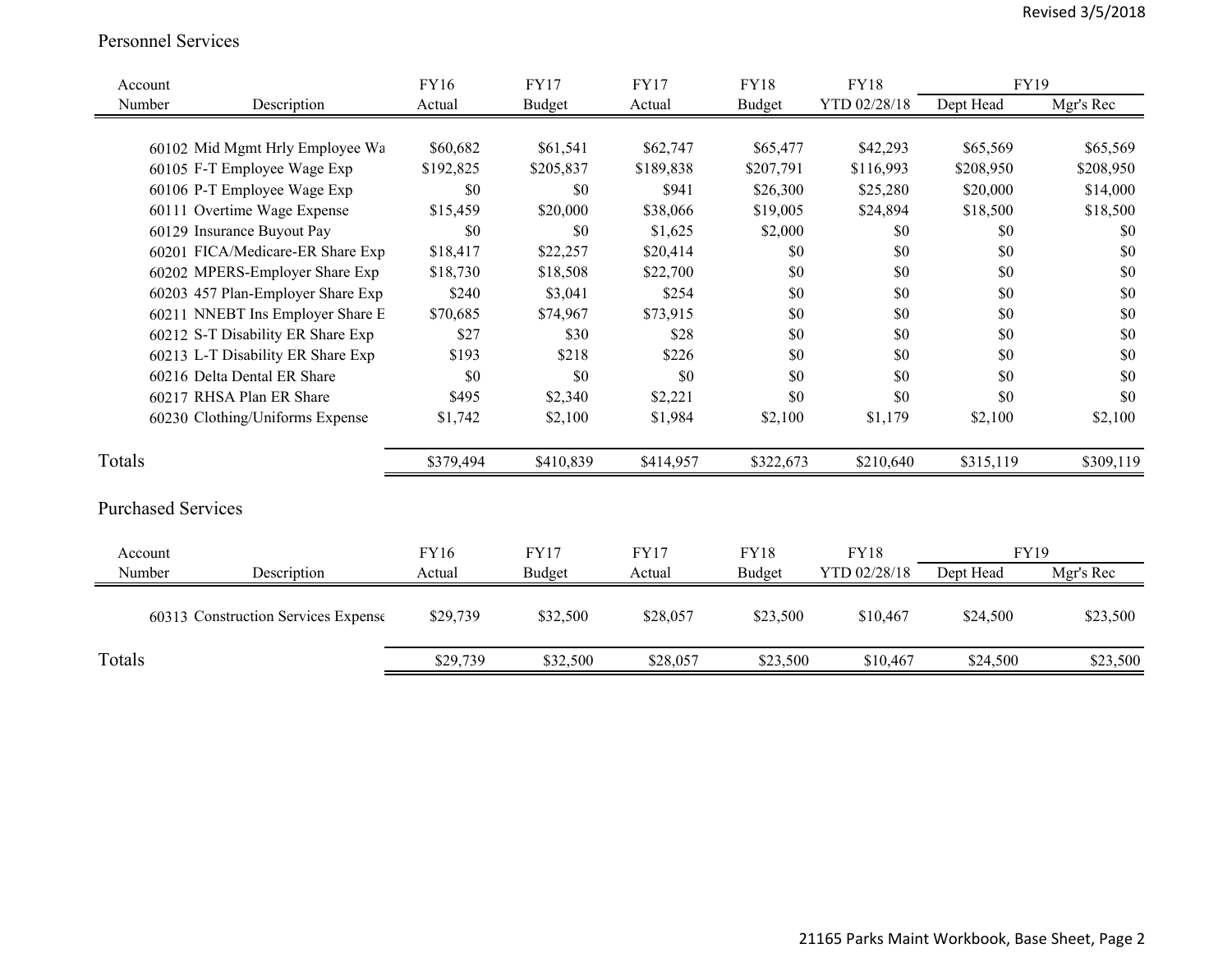#### Utilities & Fuel

| Account |                                    | FY16        | <b>FY17</b>   | <b>FY17</b> | <b>FY18</b>   | <b>FY18</b>  | FY19        |           |
|---------|------------------------------------|-------------|---------------|-------------|---------------|--------------|-------------|-----------|
| Number  | Description                        | Actual      | <b>Budget</b> | Actual      | <b>Budget</b> | YTD 02/28/18 | Dept Head   | Mgr's Rec |
|         |                                    |             |               |             |               |              |             |           |
|         | 60400 Electricity Expense          | \$10,997    | \$11,000      | \$9,395     | \$11,000      | \$6,860      | \$11,000    | \$11,000  |
|         | 60401 Water Expense                | \$4,588     | \$6,000       | \$5,453     | \$7,536       | \$3,886      | \$7,700     | \$7,700   |
|         | 60404 Sewer User Fee Expense       | \$742       | \$1,000       | \$293       | \$1,000       | \$1,275      | \$1,000     | \$1,000   |
|         | 60410 Diesel Fuel Expense          | \$5,631     | \$5,790       | \$5,108     | \$5,382       | \$2,307      | \$6,345     | \$6,345   |
|         | 60411 Gasoline Expense             | \$17,474    | \$11,494      | \$11,990    | \$12,028      | \$6,939      | \$12,300    | \$12,300  |
| Totals  |                                    | \$39,432    | \$35,284      | \$32,239    | \$36,946      | \$21,266     | \$38,345    | \$38,345  |
|         | <b>Other Operating Costs</b>       |             |               |             |               |              |             |           |
| Account |                                    | <b>FY16</b> | <b>FY17</b>   | <b>FY17</b> | <b>FY18</b>   | <b>FY18</b>  | <b>FY19</b> |           |
| Number  | Description                        | Actual      | Budget        | Actual      | <b>Budget</b> | YTD 02/28/18 | Dept Head   | Mgr's Rec |
|         | 60450 Building Repair/Maint Exp    | \$432       | \$1,000       | \$327       | \$1,000       | \$1,879      | \$2,000     | \$1,000   |
|         | 60452 Operating Equip Repair Exp   | \$10,684    | \$16,750      | \$12,799    | \$16,750      | \$4,317      | \$17,250    | \$17,250  |
|         | 60453 Vehicle Repair/Tires/Oil Exp | \$16,418    | \$10,000      | \$6,637     | \$10,000      | \$6,771      | \$10,200    | \$10,000  |
|         | 60454 Grounds Maint/Improve Exp    | \$8,636     | \$18,673      | \$11,958    | \$39,135      | \$3,715      | \$48,650    | \$36,650  |
|         | 60461 Repair/Maint-CommunsEquip    | \$90        | \$650         | \$0         | \$650         | \$0          | \$0         | \$0       |
|         | 60500 Admin/Office Supp/Eqt Non-C  | \$632       | \$500         | \$466       | \$500         | \$500        | \$500       | \$500     |
|         |                                    |             |               |             |               | \$934        |             |           |
|         | 60501 Operating Supp/Eqt Non-Cap   | \$2,228     | \$2,200       | \$1,951     | \$2,500       |              | \$2,300     | \$2,300   |
|         | 60505 Construction Supplies        | \$1,625     | \$1,500       | \$574       | \$1,500       | \$3,214      | \$2,000     | \$2,000   |
|         | 60506 Equipment/Small Tools-Non-c  | \$2,573     | \$2,000       | \$881       | \$9,300       | \$1,427      | \$8,700     | \$8,700   |
|         | 60509 Cleaning Supplies Expense    | \$1,882     | \$1,500       | \$2,052     | \$2,250       | \$449        | \$2,000     | \$2,000   |
| Totals  |                                    | \$45,200    | \$54,773      | \$37,644    | \$83,585      | \$23,206     | \$93,600    | \$80,400  |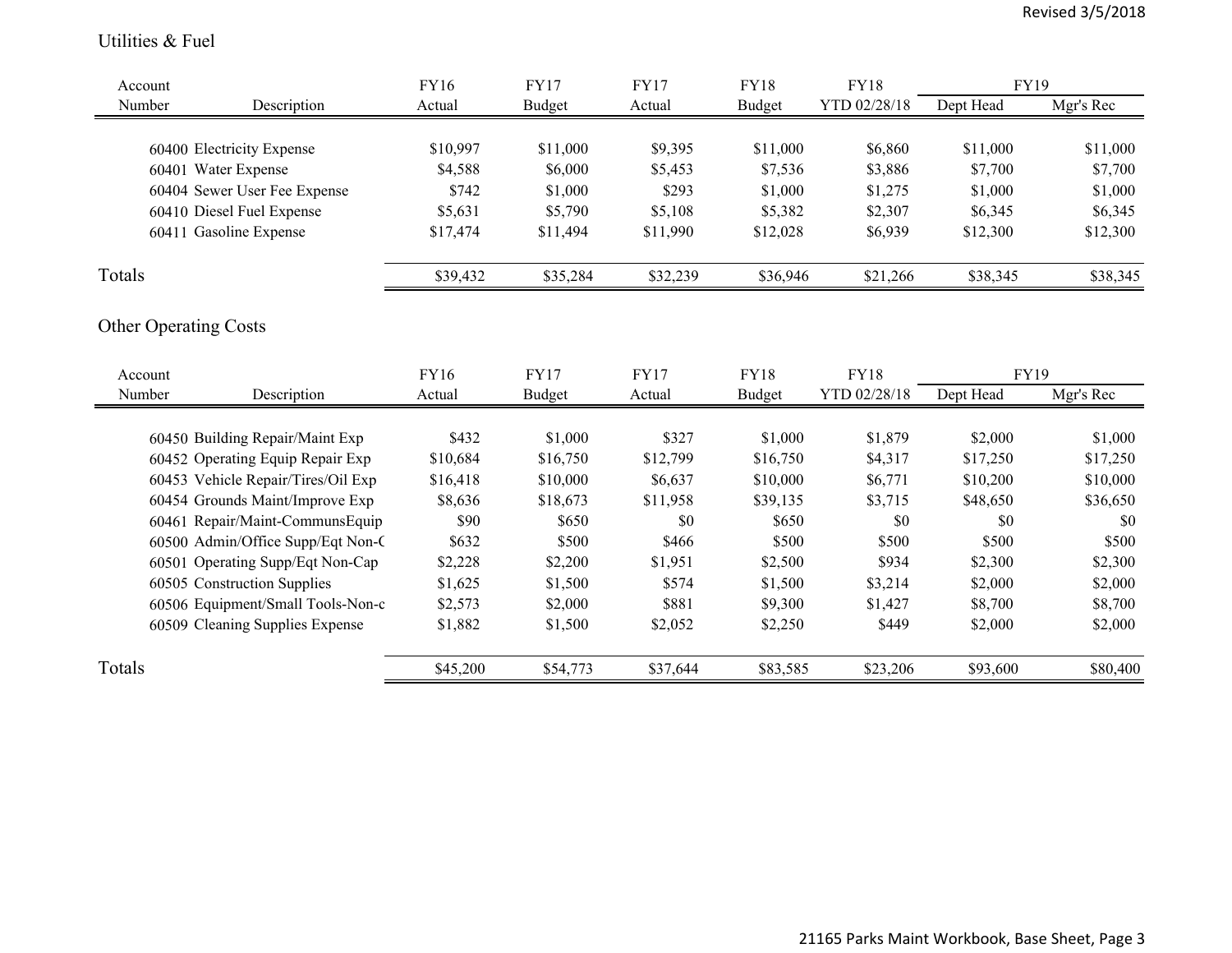#### DEPARTMENT PERSONAL SERVICES BUDGET WORKSHEET Fiscal Year 2019 BUDGET

#### DEPARTMENT:

21165 Parks Maintenance

|                                      |       |                          | <b>YEAREND</b>    |                  |                     |                |                  |
|--------------------------------------|-------|--------------------------|-------------------|------------------|---------------------|----------------|------------------|
|                                      |       |                          | <b>ANNUALIZED</b> |                  | <b>CITY MANAGER</b> | <b>COUNCIL</b> |                  |
| <b>CLASSIFICATION</b>                | EMP#  | <b>FTE</b>               | <b>TOTAL</b>      | <b>REQUESTED</b> | RECOMMEND.          | APPROP.        | <b>LAST NAME</b> |
| PARKS MAINTENANCE SUPERVISOR         | 45250 | 1.00                     | 65,317.37         | 65.568.59        | 65,568.59           |                | <b>MARCHAND</b>  |
| PARKS & REC. MAINT. WORKER           | 9957  | 1.00                     | 40.788.80         | 40,945.68        | 40,945.68           |                | <b>CANTARA</b>   |
| <b>EQUIPMENT OPERATOR 3</b>          | 24750 | 1.00                     | 46.715.44         | 46.895.12        | 46,895.12           |                | <b>FLEURANT</b>  |
| <b>PARKS MAINTENANCE</b>             | 10555 | 1.00                     | 39.312.00         | 39.463.20        | 39,463.20           |                | <b>HAUCK</b>     |
| PARKS & REC. MAINT. WORKER           | 10266 | 1.00                     | 40.170.04         | 40.324.54        | 40.324.54           |                | <b>ROUSELLE</b>  |
| TRUCK DRIVER 2                       | 10656 | 1.00                     | 41.163.20         | 41.321.52        | 41,321.52           |                | <b>SPEAR</b>     |
| DD summer help $+$ year round        | 25    | $\overline{\phantom{a}}$ | 17,532.57         | 17,600.00        | 17,600.00           |                | 0                |
| <b>P-T PARKS MAINTENANCE WORKERS</b> | 26    | $\overline{\phantom{a}}$ | 14,344.83         | 14,400.00        | 14,400.00           |                | $\boldsymbol{0}$ |
| <b>TOTAL BUDGETED POSITIONS</b>      |       | 6.00                     | 305, 344.25       | 306,518.65       | 306,518.65          |                |                  |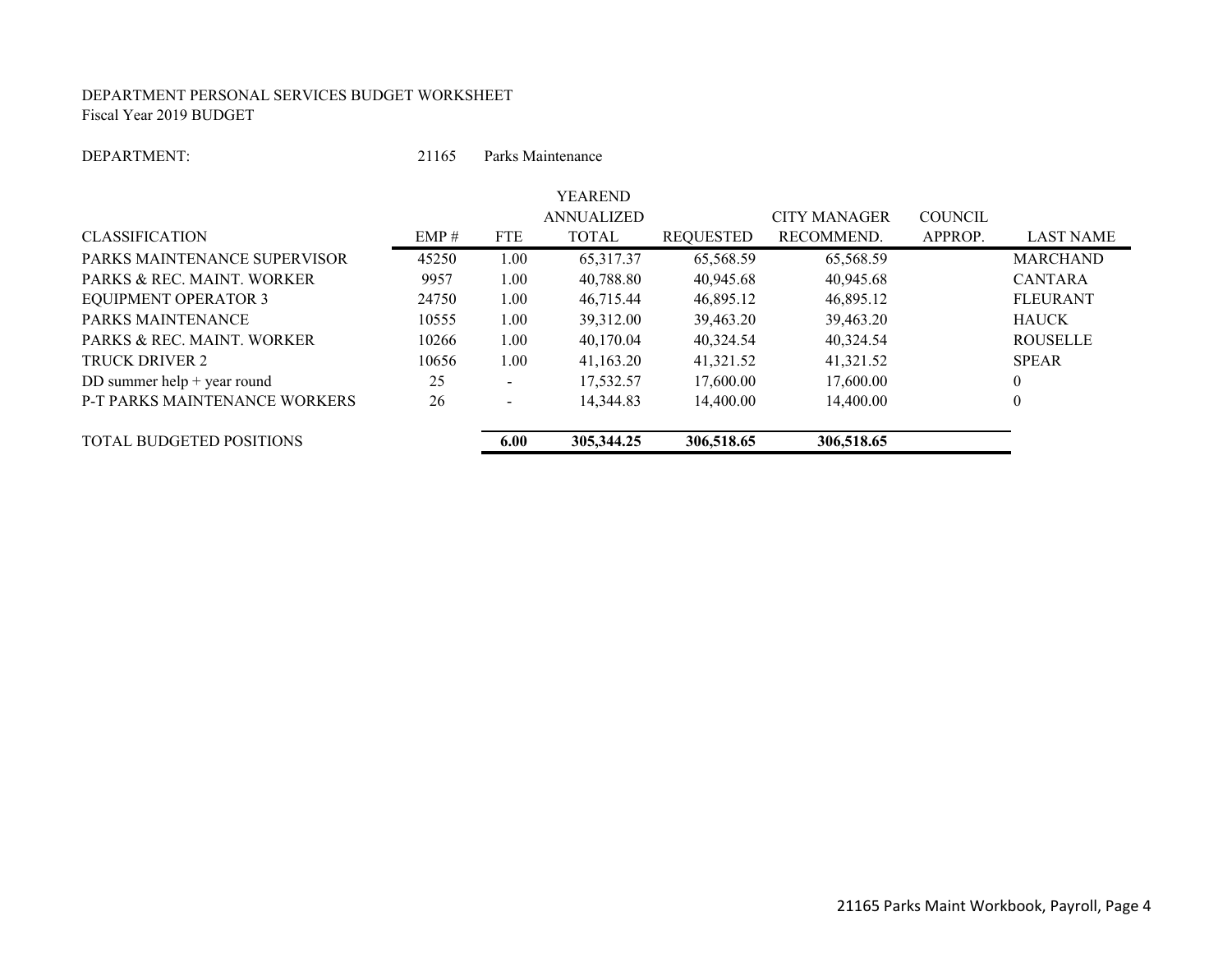

March 5, 2018 **Department:** Parks Maintenance

Account Title: Mid Mgmt Hrly Employee Wage Ex

Department Number: 21165 21165 Account Number: 60102

| FY2016      | FY 2017       | FY 2017     | FY 2018       | FY 2018       |
|-------------|---------------|-------------|---------------|---------------|
| Actual      | <b>Budget</b> | Actual      | <b>Budget</b> | Est. Expended |
| \$60,681.74 | \$61,541.00   | \$62,746.50 | \$65,477.00   | \$65,230.00   |

| FY-2019       | Department  | City Mgr       | Council | Increase   |
|---------------|-------------|----------------|---------|------------|
|               | Reauest     | Recommendation | Action  | (Decrease) |
| <b>Budget</b> | \$65,568.59 | \$65,568.59    |         | \$91.59    |

**Support for Budget Request:** Provide justification for the budget request using as much detail as possible

 to support it. Examples of acceptable support include unit costs, quantity estimates, price quotes, etc. Requests based solely on a percentage increase above the previous budget will not be accepted. Use additional sheets if necessary.

Parks Foreman salary No increase contract year.

See Payroll Workseet for details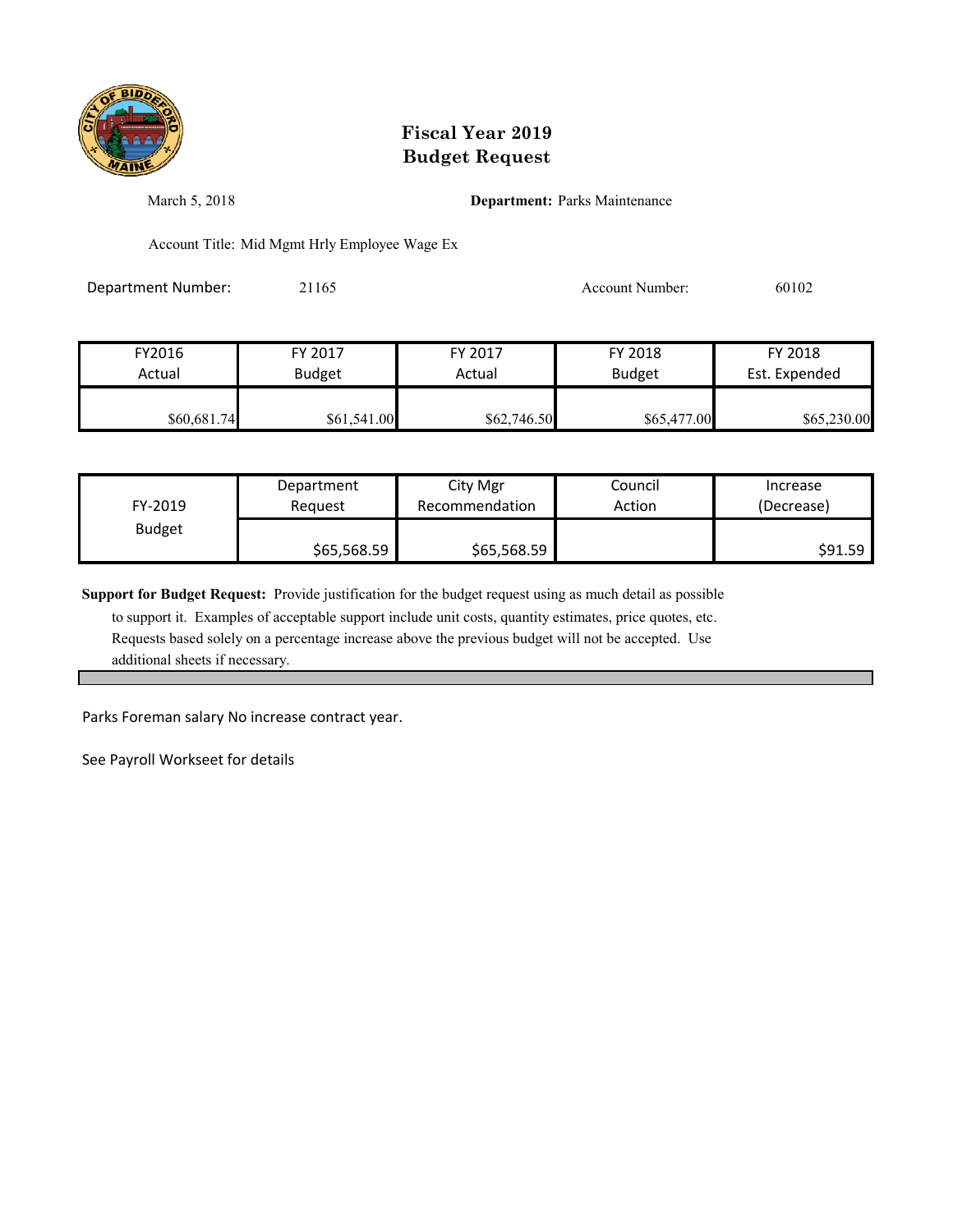

March 5, 2018 **Department:** Parks Maintenance

Account Title: F-T Employee Wage Exp

Department Number: 21165 Account Number: 60105

| FY2016       | FY 2017       | FY 2017      | FY 2018       | FY 2018       |
|--------------|---------------|--------------|---------------|---------------|
| Actual       | <b>Budget</b> | Actual       | <b>Budget</b> | Est. Expended |
| \$192,824.50 | \$205,837.00  | \$189,838.18 | \$207,791.00  | \$207,971.00  |

| FY-2019       | Department   | City Mgr       | Council | Increase   |
|---------------|--------------|----------------|---------|------------|
|               | Reauest      | Recommendation | Action  | (Decrease) |
| <b>Budget</b> | \$208,950.06 | \$208,950.06   |         | \$1,159.06 |

**Support for Budget Request:** Provide justification for the budget request using as much detail as possible

 to support it. Examples of acceptable support include unit costs, quantity estimates, price quotes, etc. Requests based solely on a percentage increase above the previous budget will not be accepted. Use additional sheets if necessary.

Wages for the following positions :

3 Parks Maintenance Workers Equipement Operator Truck Driver II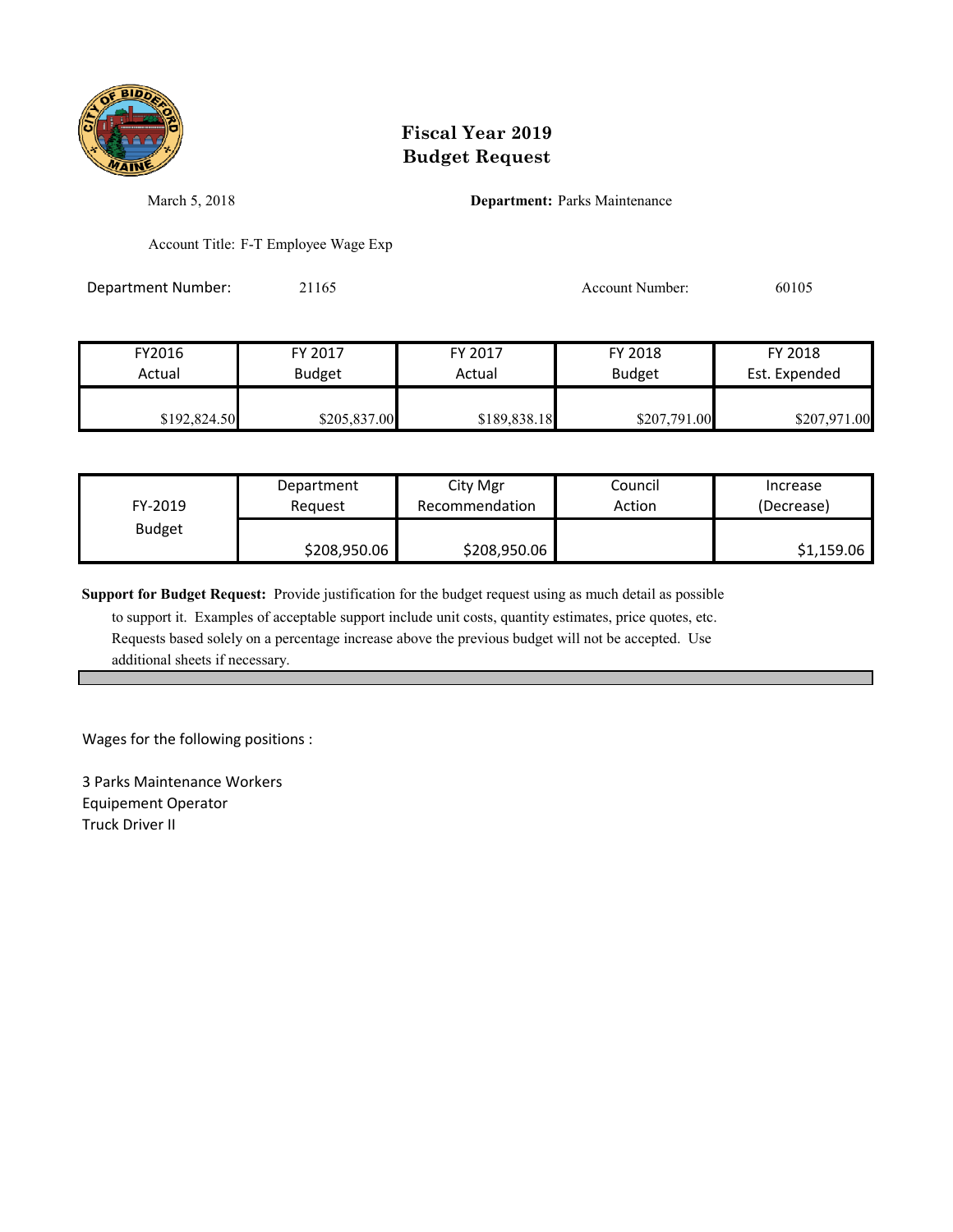

March 5, 2018 **Department:** Parks Maintenance

Account Title: P-T Employee Wage Exp

Department Number: 21165 Account Number: 60106

| FY2016 | FY 2017       | FY 2017  | FY 2018       | FY 2018       |
|--------|---------------|----------|---------------|---------------|
| Actual | <b>Budget</b> | Actual   | <b>Budget</b> | Est. Expended |
|        |               |          |               |               |
| \$0.00 | \$0.00        | \$941.02 | \$26,300.00   | \$26,300.00   |

| FY-2019       | Department  | City Mgr       | Council | Increase      |
|---------------|-------------|----------------|---------|---------------|
|               | Reauest     | Recommendation | Action  | (Decrease)    |
| <b>Budget</b> | \$20,000.00 | \$14,000.00    |         | (\$12,300.00) |

**Support for Budget Request:** Provide justification for the budget request using as much detail as possible

 to support it. Examples of acceptable support include unit costs, quantity estimates, price quotes, etc. Requests based solely on a percentage increase above the previous budget will not be accepted. Use additional sheets if necessary.

Part Time Parks Maintenance worker @ \$14,400 yr (40 weeks/24 hours per week @ \$15.00 per/hr) Downtown clean employee \$4,400 (20 weeks/20 hrs per week @\$11.00 per/hr)

Dedicated Downtown part time (20wks/20 hrs/wk @ \$15.00 per hr) Wages for 2 Downtown part time summer maintenance gardening employees Dedicated Downtown part time (20wks/24 hrs/wk @ \$15.00 per hr)

*reduction of some of the staffing for dedication to downtown because of the lack of DID funding (cleaning crew)*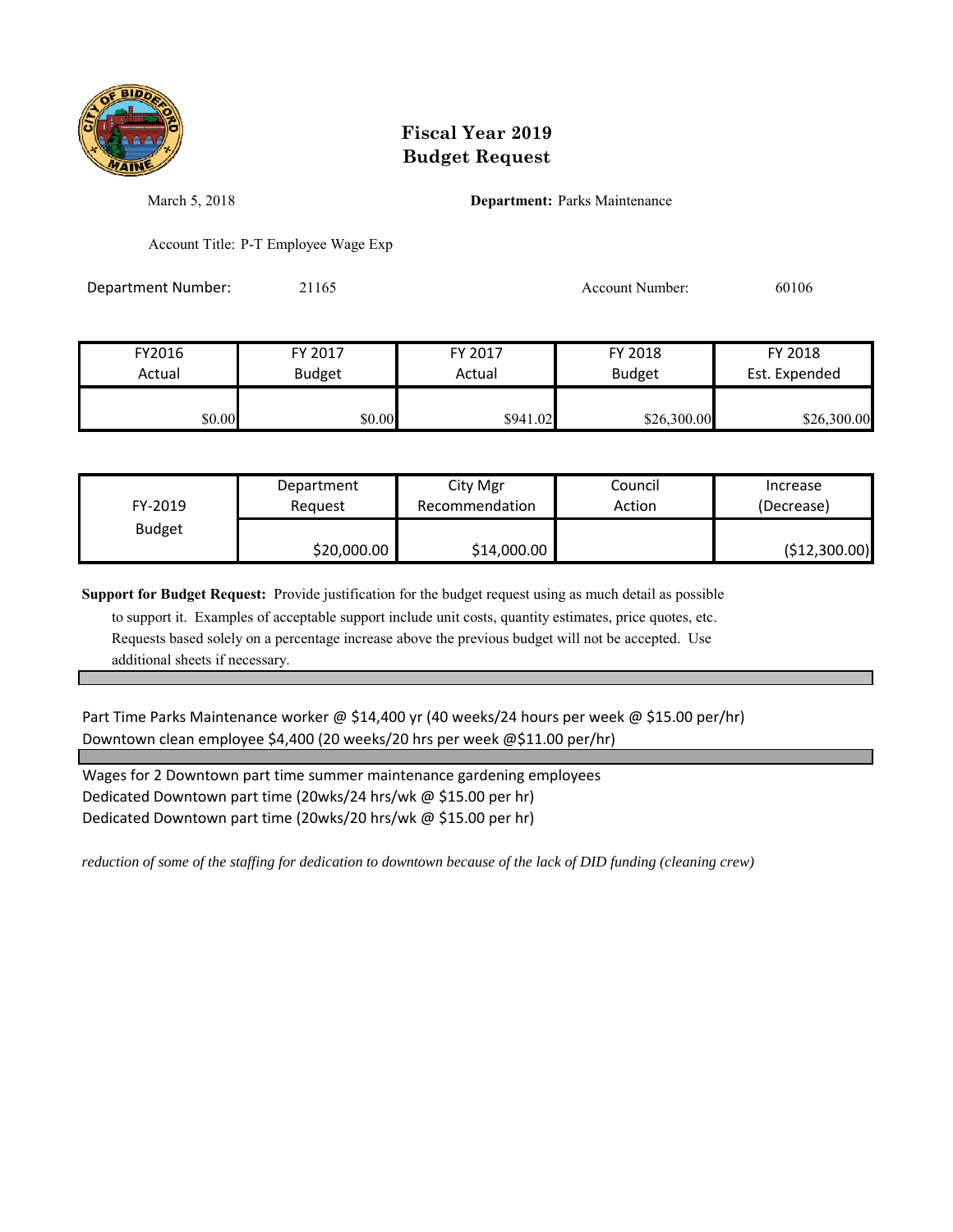

March 5, 2018 **Department:** Parks Maintenance

Account Title: Overtime Wage Expense

Department Number: 21165 21165 Account Number: 60111

| FY2016      | FY 2017       | FY 2017     | FY 2018       | FY 2018       |
|-------------|---------------|-------------|---------------|---------------|
| Actual      | <b>Budget</b> | Actual      | <b>Budget</b> | Est. Expended |
| \$15,459.44 | \$20,000.00   | \$38,066.04 | \$19,005.00   | \$20,000.00   |

| FY-2019       | Department  | City Mgr       | Council | Increase    |
|---------------|-------------|----------------|---------|-------------|
|               | Reauest     | Recommendation | Action  | (Decrease)  |
| <b>Budget</b> | \$18,500.00 | \$18,500.00    |         | ( \$505.00) |

**Support for Budget Request:** Provide justification for the budget request using as much detail as possible

 to support it. Examples of acceptable support include unit costs, quantity estimates, price quotes, etc. Requests based solely on a percentage increase above the previous budget will not be accepted. Use additional sheets if necessary.

Overtime needs based upon historical data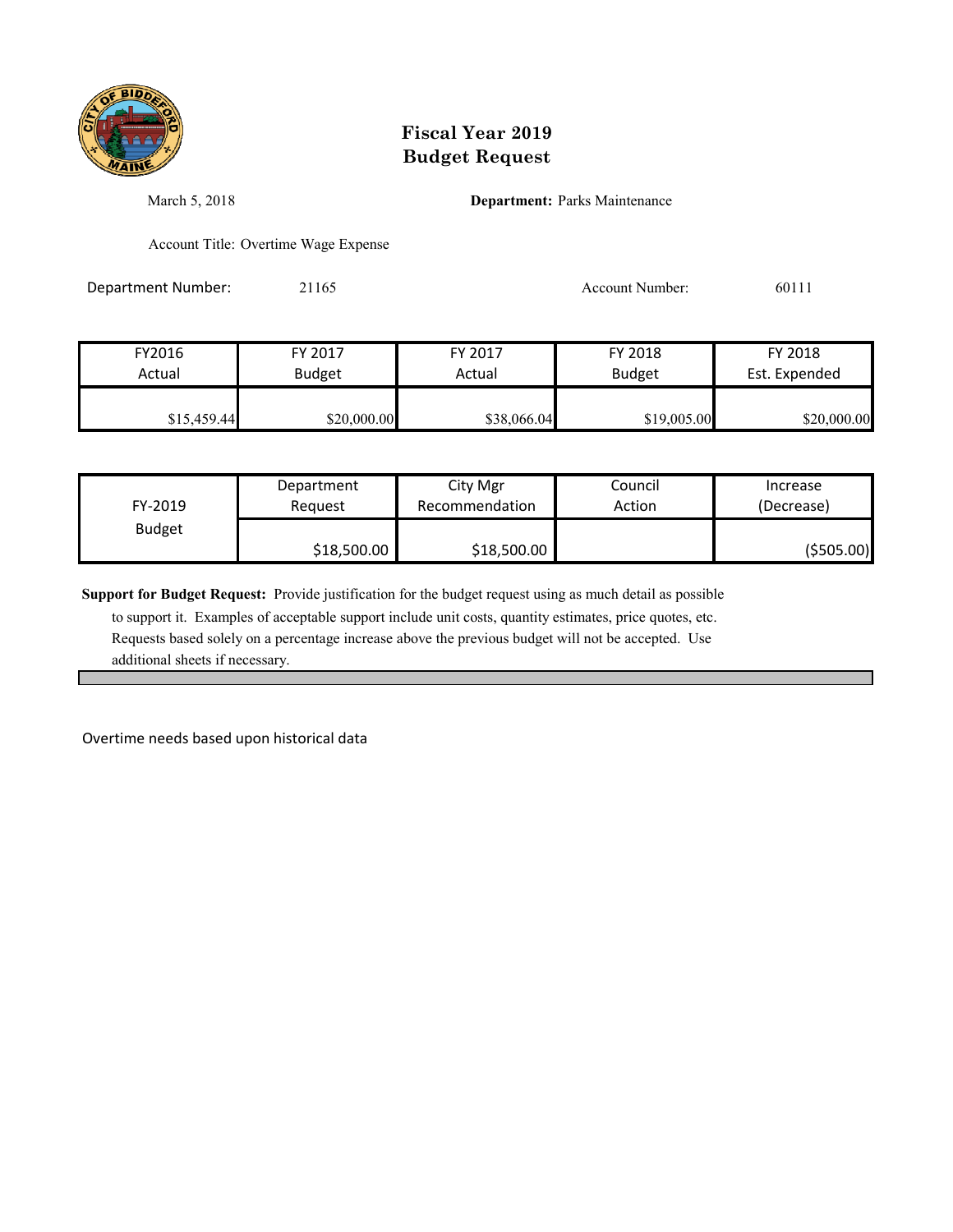

March 5, 2018 **Department:** Parks Maintenance

Account Title: Clothing/Uniforms Expense

Department Number: 21165 Account Number: 60230

| FY2016     | FY 2017       | FY 2017    | FY 2018       | FY 2018       |
|------------|---------------|------------|---------------|---------------|
| Actual     | <b>Budget</b> | Actual     | <b>Budget</b> | Est. Expended |
|            |               |            |               |               |
| \$1,742.00 | \$2,100.00    | \$1,984.00 | \$2,100.00    | \$2,100.00    |

| FY-2019       | Department | City Mgr       | Council | Increase   |
|---------------|------------|----------------|---------|------------|
|               | Request    | Recommendation | Action  | (Decrease) |
| <b>Budget</b> | \$2,100.00 | \$2,100.00     |         | \$0.00     |

**Support for Budget Request:** Provide justification for the budget request using as much detail as possible

 to support it. Examples of acceptable support include unit costs, quantity estimates, price quotes, etc. Requests based solely on a percentage increase above the previous budget will not be accepted. Use additional sheets if necessary.

Contractual obligation for clothing for the following positions :

Parks Foreman 3 Parks Maintenance Workers Equipment Operator Truck Driver II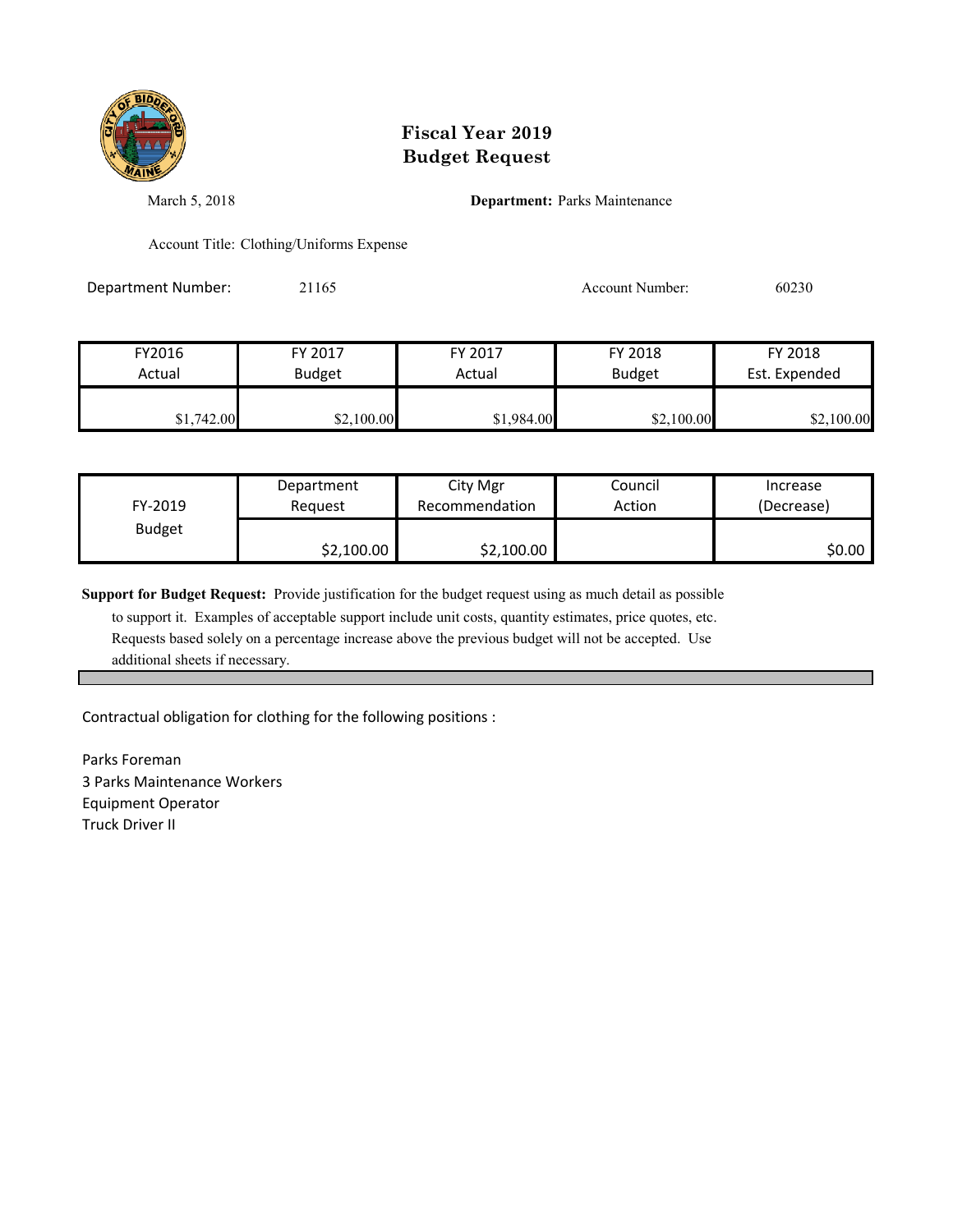

March 5, 2018 **Department:** Parks Maintenance

Account Title: Construction Services Expense

Department Number: 21165 21165 Account Number: 60313

| FY2016      | FY 2017       | FY 2017     | FY 2018       | FY 2018       |
|-------------|---------------|-------------|---------------|---------------|
| Actual      | <b>Budget</b> | Actual      | <b>Budget</b> | Est. Expended |
| \$29,738.71 | \$32,500.00   | \$28,057.04 | \$23,500.00   | \$23,500.00   |

| FY-2019       | Department  | City Mgr       | Council | Increase   |
|---------------|-------------|----------------|---------|------------|
|               | Request     | Recommendation | Action  | (Decrease) |
| <b>Budget</b> | \$24,500.00 | \$23,500.00    |         | \$0.00     |

**Support for Budget Request:** Provide justification for the budget request using as much detail as possible

| Atheletic Field Maintenance:<br>Turf Management Program: |        | \$8.500<br>\$16,000 |
|----------------------------------------------------------|--------|---------------------|
|                                                          | Total: | \$24,500            |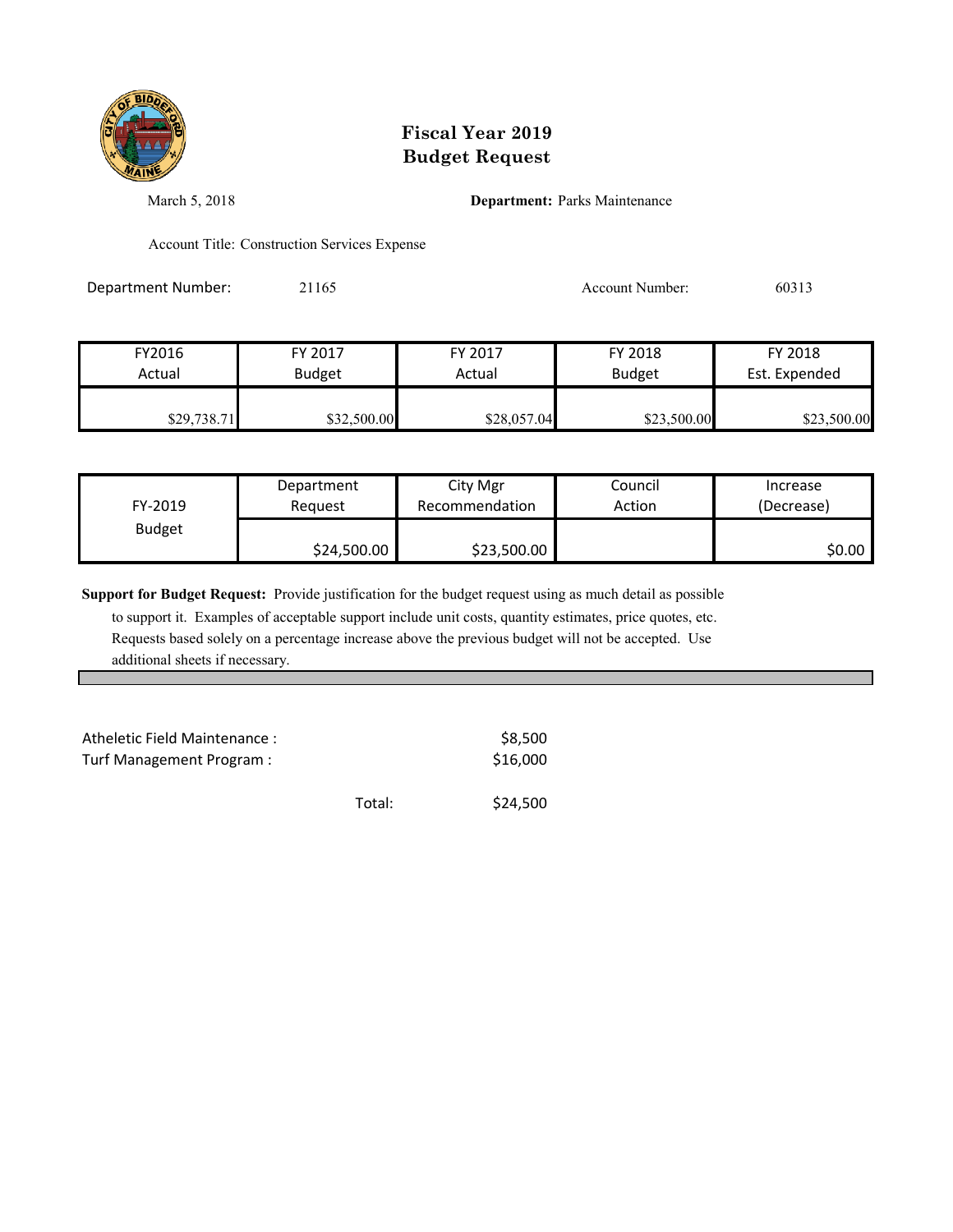

March 5, 2018 **Department:** Parks Maintenance

Account Title: Electricity Expense

Department Number: 21165 21165 Account Number: 60400

| FY2016      | FY 2017       | FY 2017    | FY 2018       | FY 2018       |
|-------------|---------------|------------|---------------|---------------|
| Actual      | <b>Budget</b> | Actual     | <b>Budget</b> | Est. Expended |
| \$10,997.37 | \$11,000.00   | \$9,394.50 | \$11,000.00   | \$11,000.00   |

| FY-2019       | Department  | City Mgr       | Council | Increase   |
|---------------|-------------|----------------|---------|------------|
|               | Reauest     | Recommendation | Action  | (Decrease) |
| <b>Budget</b> | \$11,000.00 | \$11,000.00    |         | \$0.00     |

**Support for Budget Request:** Provide justification for the budget request using as much detail as possible

 to support it. Examples of acceptable support include unit costs, quantity estimates, price quotes, etc. Requests based solely on a percentage increase above the previous budget will not be accepted. Use additional sheets if necessary.

Projected cost based upon historical data with no rate increase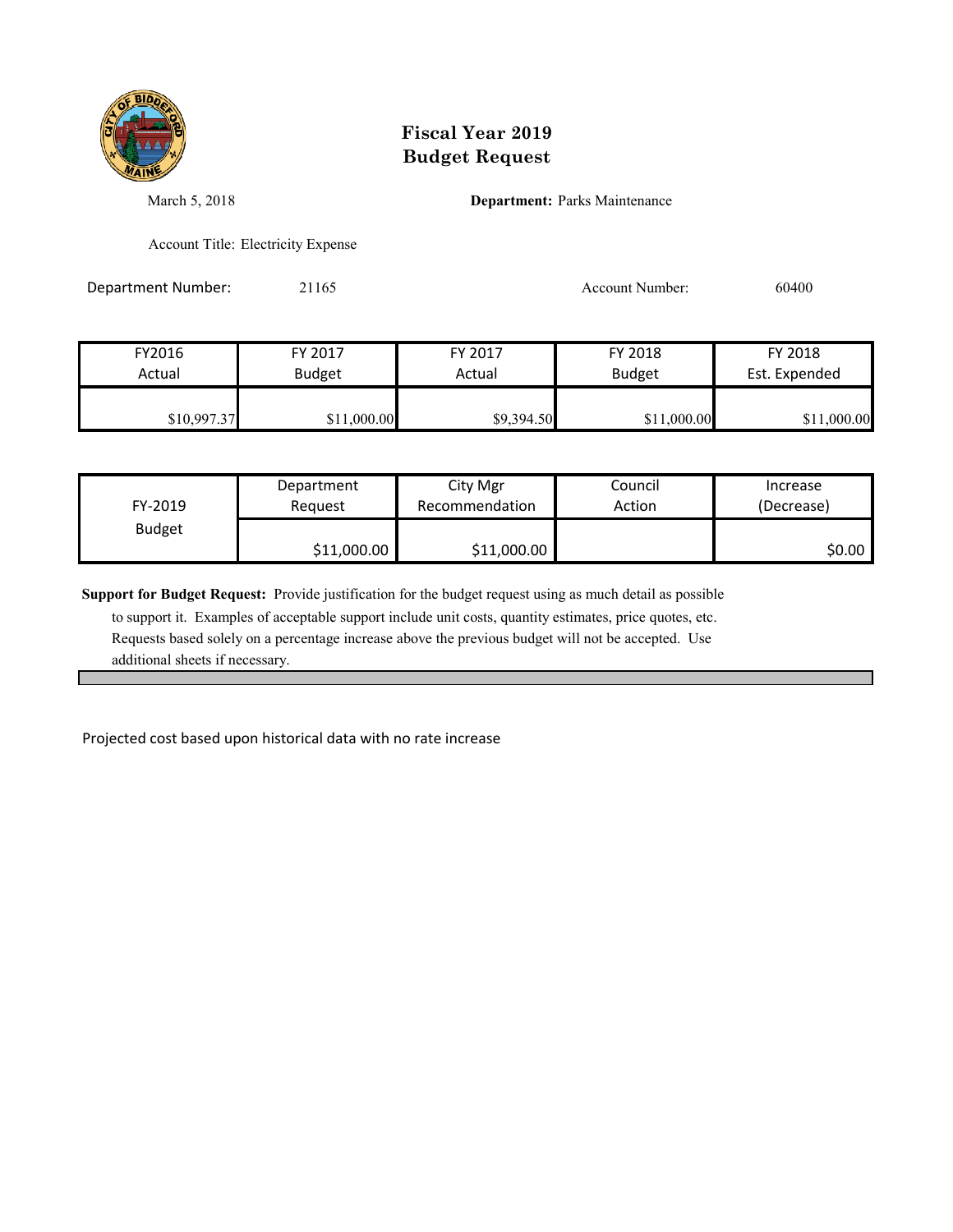

March 5, 2018 **Department:** Parks Maintenance

Account Title: Water Expense

Department Number: 21165 2001 2016 Account Number: 60401

| FY2016     | FY 2017       | FY 2017    | FY 2018       | FY 2018       |
|------------|---------------|------------|---------------|---------------|
| Actual     | <b>Budget</b> | Actual     | <b>Budget</b> | Est. Expended |
| \$4,588.06 | \$6,000.00    | \$5,453.49 | \$7,536.00    | \$7,500.00    |

| FY-2019       | Department | City Mgr       | Council | Increase   |
|---------------|------------|----------------|---------|------------|
|               | Reauest    | Recommendation | Action  | (Decrease) |
| <b>Budget</b> | \$7,700.00 | \$7,700.00     |         | \$164.00   |

**Support for Budget Request:** Provide justification for the budget request using as much detail as possible

 to support it. Examples of acceptable support include unit costs, quantity estimates, price quotes, etc. Requests based solely on a percentage increase above the previous budget will not be accepted. Use additional sheets if necessary.

Projected costs anticipating a rate increase.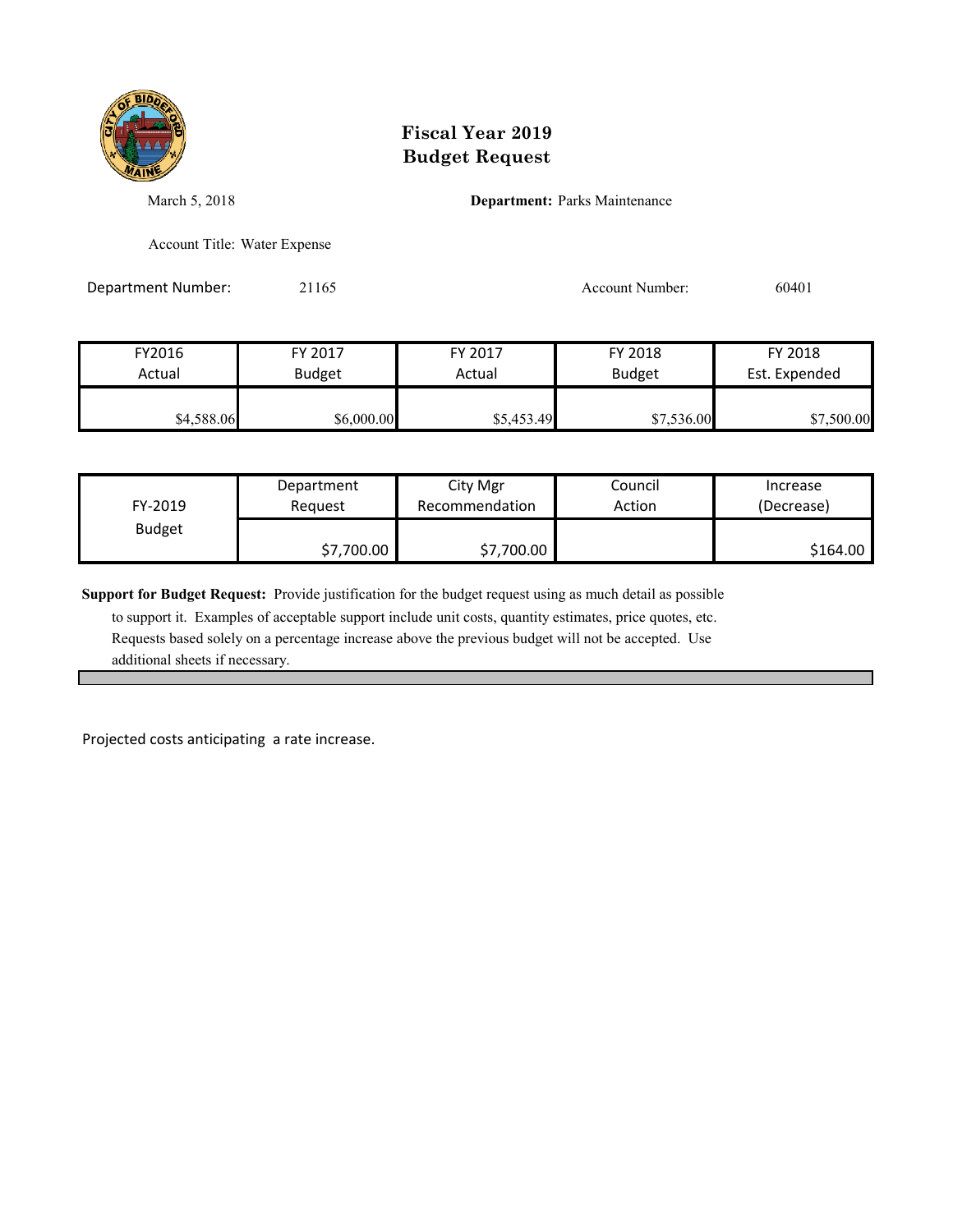

March 5, 2018 **Department:** Parks Maintenance

Account Title: Sewer User Fee Expense

Department Number: 21165 Account Number: 60404

| FY2016   | FY 2017       | FY 2017  | FY 2018       | FY 2018       |
|----------|---------------|----------|---------------|---------------|
| Actual   | <b>Budget</b> | Actual   | <b>Budget</b> | Est. Expended |
| \$741.67 | \$1,000.00    | \$293.22 | \$1,000.00    | \$2,000.00    |

| FY-2019       | Department | City Mgr       | Council | Increase   |
|---------------|------------|----------------|---------|------------|
|               | Reauest    | Recommendation | Action  | (Decrease) |
| <b>Budget</b> | \$1,000.00 | \$1,000.00     |         | S0.00 I    |

**Support for Budget Request:** Provide justification for the budget request using as much detail as possible

 to support it. Examples of acceptable support include unit costs, quantity estimates, price quotes, etc. Requests based solely on a percentage increase above the previous budget will not be accepted. Use additional sheets if necessary.

Projected cost based upon historical data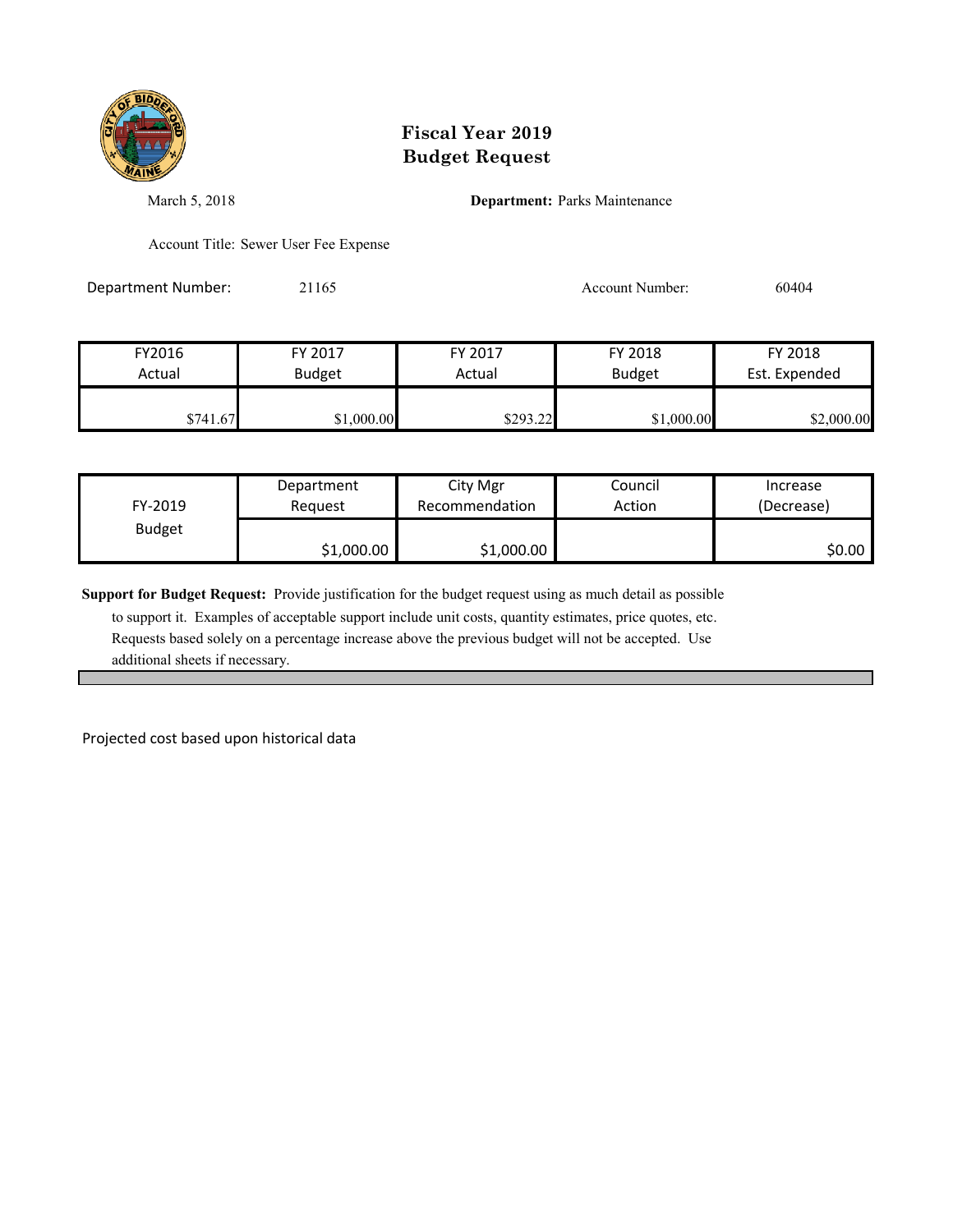

March 5, 2018 **Department:** Parks Maintenance

Account Title: Diesel Fuel Expense

Department Number: 21165 21165 Account Number: 60410

| FY2016     | FY 2017       | FY 2017    | FY 2018       | FY 2018       |
|------------|---------------|------------|---------------|---------------|
| Actual     | <b>Budget</b> | Actual     | <b>Budget</b> | Est. Expended |
| \$5,631.29 | \$5,790.00    | \$5,107.94 | \$5,382.00    | \$5,800.00    |

| FY-2019       | Department | City Mgr       | Council | Increase   |
|---------------|------------|----------------|---------|------------|
|               | Reauest    | Recommendation | Action  | (Decrease) |
| <b>Budget</b> | \$6,345.00 | \$6,345.00     |         | \$963.00   |

**Support for Budget Request:** Provide justification for the budget request using as much detail as possible

 to support it. Examples of acceptable support include unit costs, quantity estimates, price quotes, etc. Requests based solely on a percentage increase above the previous budget will not be accepted. Use additional sheets if necessary.

Projected 2,700 gallons at \$2.35/gal.

| FY 18 usage : $(6$ months) | 851 gallons   |
|----------------------------|---------------|
| $FY$ 17 usage :            | 2,653 gallons |
| $FY$ 16 usage :            | 1,969 gallons |
| $FY$ 15 usage :            | 2,604 gallons |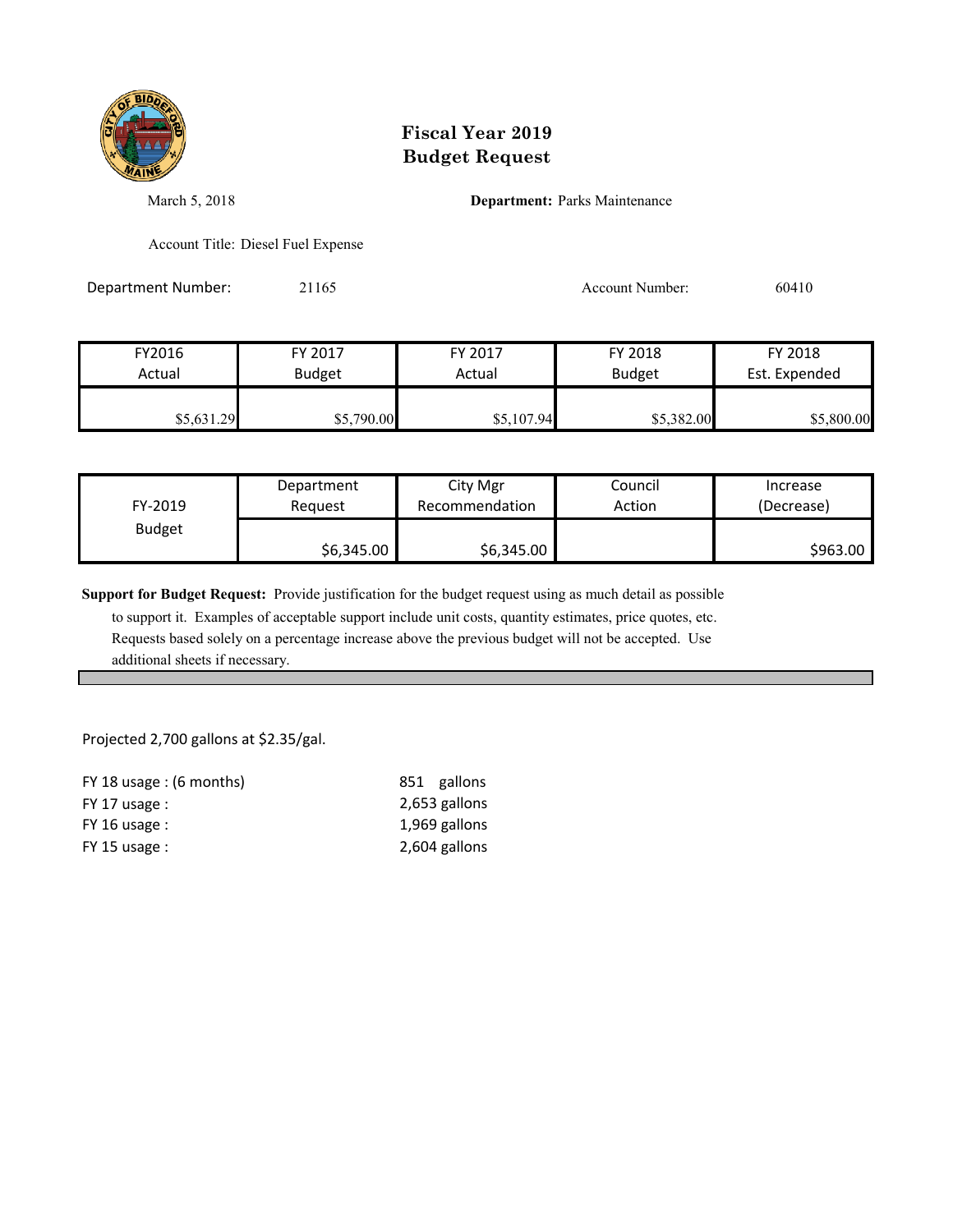

March 5, 2018 **Department:** Parks Maintenance

Account Title: Gasoline Expense

Department Number: 21165 21165 Account Number: 60411

| FY2016      | FY 2017       | FY 2017     | FY 2018       | FY 2018       |
|-------------|---------------|-------------|---------------|---------------|
| Actual      | <b>Budget</b> | Actual      | <b>Budget</b> | Est. Expended |
| \$17,473.73 | \$11,494.00   | \$11,990.06 | \$12,028.00   | \$12,028.00   |

| FY-2019       | Department  | City Mgr       | Council | Increase   |
|---------------|-------------|----------------|---------|------------|
|               | Reauest     | Recommendation | Action  | (Decrease) |
| <b>Budget</b> | \$12,300.00 | \$12,300.00    |         | \$272.00   |

**Support for Budget Request:** Provide justification for the budget request using as much detail as possible

 to support it. Examples of acceptable support include unit costs, quantity estimates, price quotes, etc. Requests based solely on a percentage increase above the previous budget will not be accepted. Use additional sheets if necessary.

Projected 6,000 gallons @ \$2.05/gal.

| FY 18 usage : $(6$ months) | 3,194 gallons |
|----------------------------|---------------|
| $FY$ 17 usage :            | 6,333 gallons |
| $FY$ 16 usage :            | 5,849 gallons |
| $FY$ 15 usage :            | 5,784 gallons |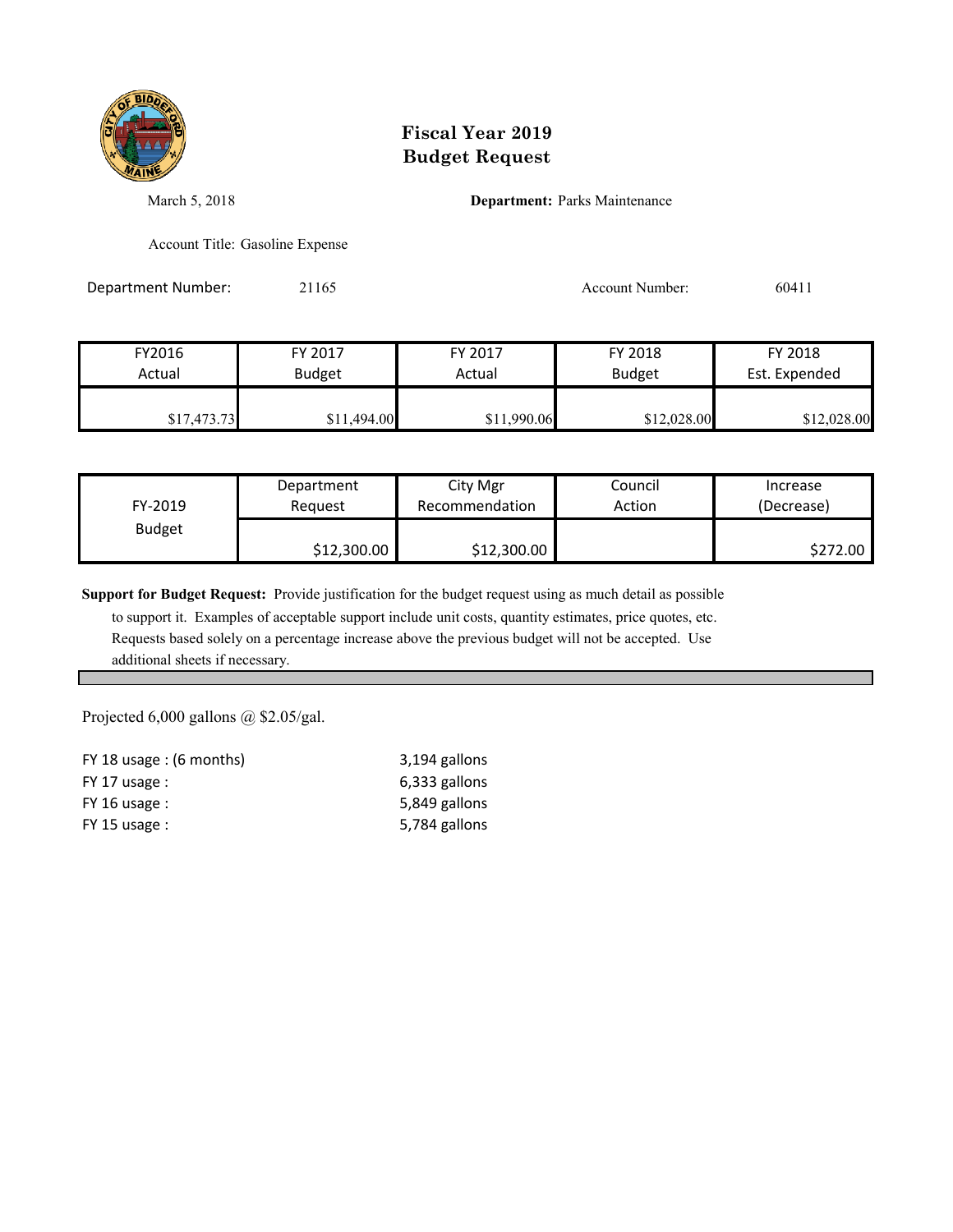

March 5, 2018 **Department:** Parks Maintenance

Account Title: Building Repair/Maint Exp

Department Number: 21165 21165 Account Number: 60450

| FY2016   | FY 2017       | FY 2017  | FY 2018       | FY 2018       |
|----------|---------------|----------|---------------|---------------|
| Actual   | <b>Budget</b> | Actual   | <b>Budget</b> | Est. Expended |
| \$431.88 | \$1,000.00    | \$326.65 | \$1,000.00    | \$1,850.00    |

| FY-2019       | Department | City Mgr       | Council | Increase   |
|---------------|------------|----------------|---------|------------|
|               | Reauest    | Recommendation | Action  | (Decrease) |
| <b>Budget</b> | \$2,000.00 | \$1,000.00     |         | \$0.00     |

**Support for Budget Request:** Provide justification for the budget request using as much detail as possible

 to support it. Examples of acceptable support include unit costs, quantity estimates, price quotes, etc. Requests based solely on a percentage increase above the previous budget will not be accepted. Use additional sheets if necessary.

| Winterizing St. Lousi Field bldg.:<br>Utility systems :<br>Install New Entry Door ST. Louis building: |        | \$700<br>\$500<br>\$800 |
|-------------------------------------------------------------------------------------------------------|--------|-------------------------|
|                                                                                                       | Total: | \$2,000                 |

*eliminating heating system at st. louis field…therefore no need for entry door*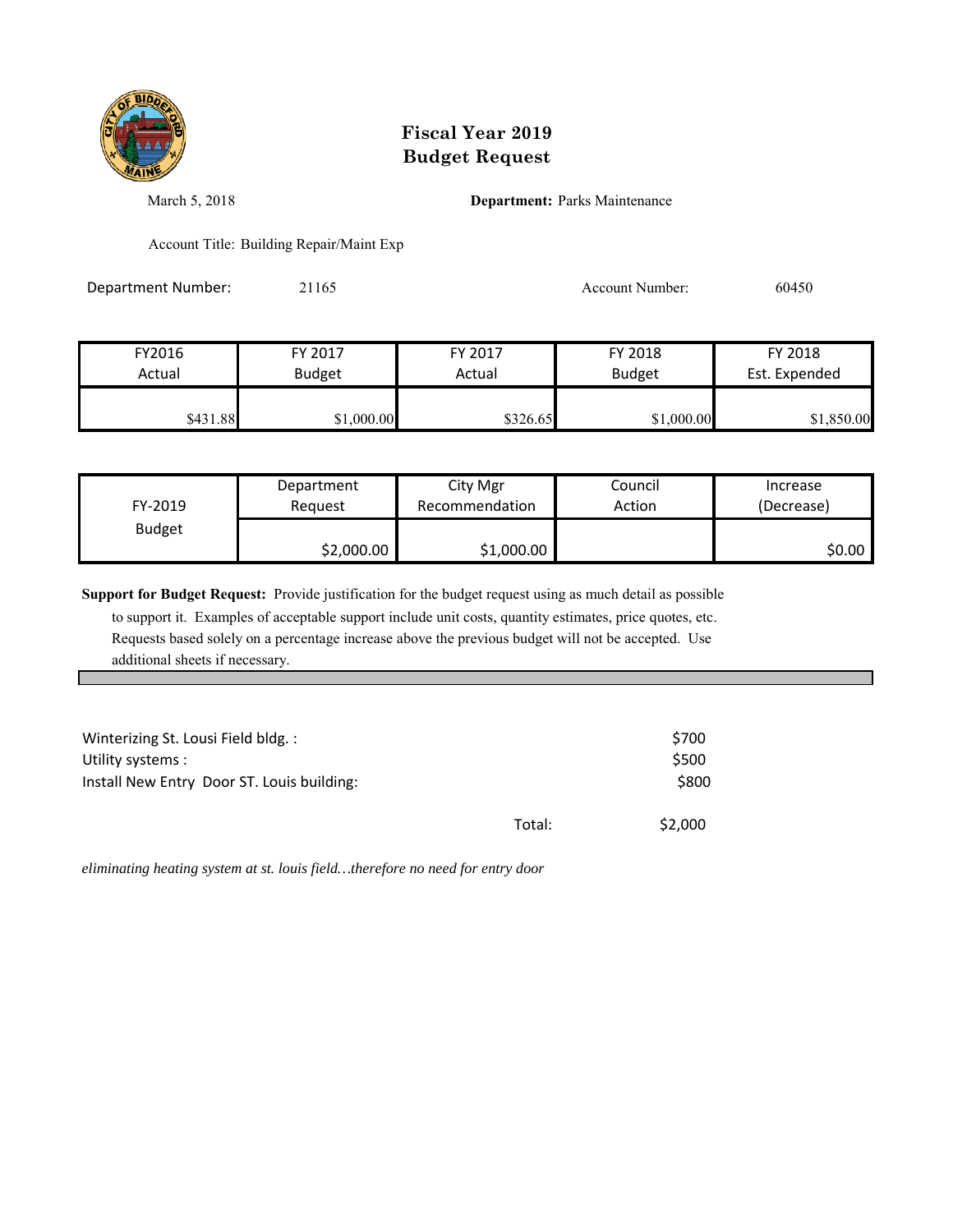

March 5, 2018 **Department:** Parks Maintenance

Account Title: Operating Equip Repair Exp

Department Number: 21165 2006 2016 2016 Account Number: 60452

| FY2016      | FY 2017       | FY 2017     | FY 2018       | FY 2018       |
|-------------|---------------|-------------|---------------|---------------|
| Actual      | <b>Budget</b> | Actual      | <b>Budget</b> | Est. Expended |
|             |               |             |               |               |
| \$10,683.67 | \$16,750.00   | \$12,798.62 | \$16,750.00   | \$16,000.00   |

| FY-2019       | Department  | City Mgr       | Council | Increase   |
|---------------|-------------|----------------|---------|------------|
|               | Reauest     | Recommendation | Action  | (Decrease) |
| <b>Budget</b> | \$17,250.00 | \$17,250.00    |         | \$500.00   |

**Support for Budget Request:** Provide justification for the budget request using as much detail as possible

 to support it. Examples of acceptable support include unit costs, quantity estimates, price quotes, etc. Requests based solely on a percentage increase above the previous budget will not be accepted. Use additional sheets if necessary.

| Unit #  | Cost       |
|---------|------------|
|         |            |
| 21      | \$3,700    |
| 26      | \$2,900    |
| 34      | \$2,900    |
| 35      | \$3,850    |
| 554     | \$1,000    |
| 555     | \$950      |
| 556     | \$800      |
| 557     | \$750      |
| 559-560 | \$1,400    |
| 561     | \$500      |
| 562     | \$150      |
| 564     | \$600      |
| 579     | \$250      |
| 580     | \$250      |
|         |            |
|         | ሖ ብ<br>nno |

*Irrigation Systems Mechanics park, Biddeford crossing. \$1,200*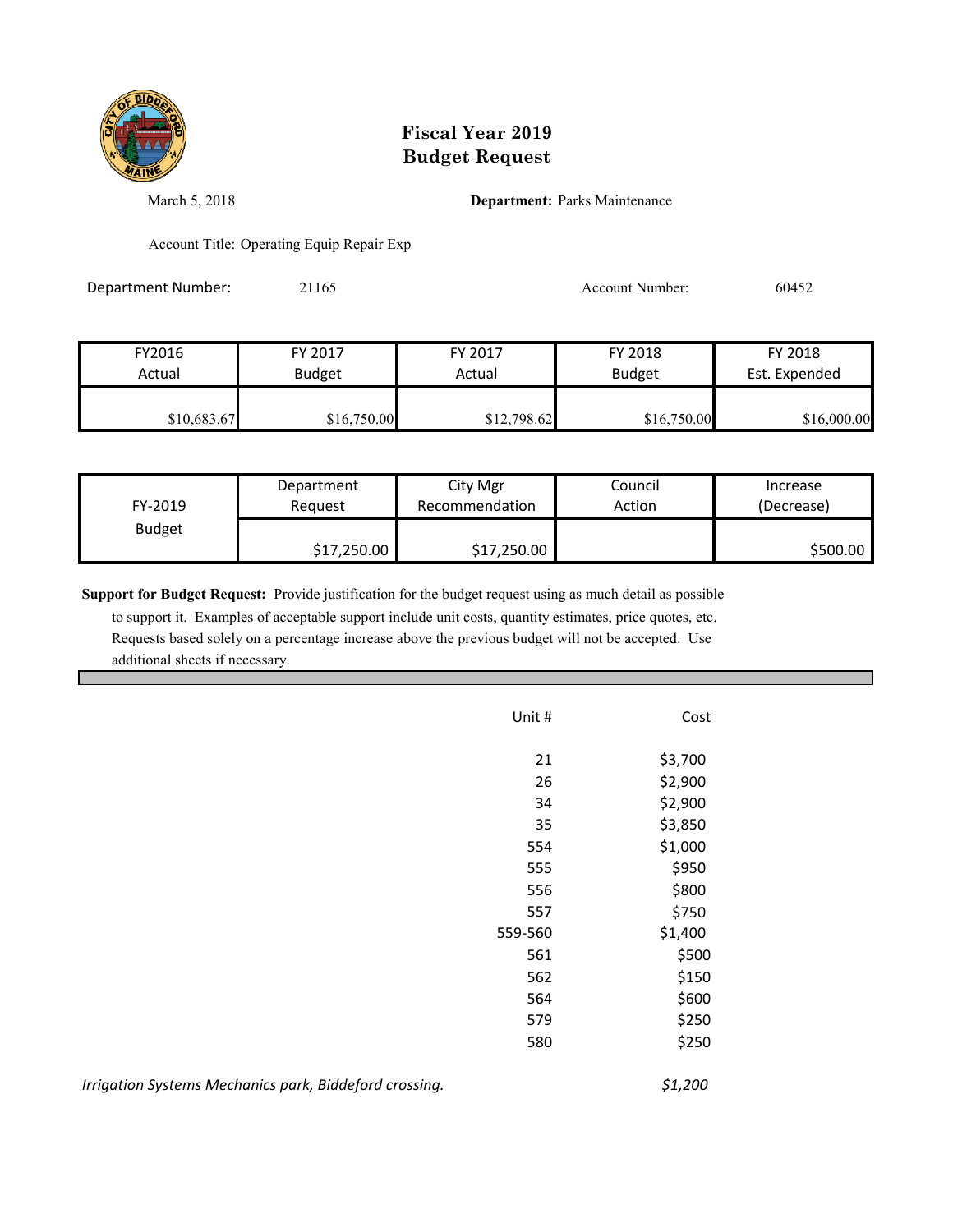

March 5, 2018 **Department:** Parks Maintenance

Account Title: Vehicle Repair/Tires/Oil Exp

Department Number: 21165 21165 Account Number: 60453

| FY2016      | FY 2017       | FY 2017    | FY 2018       | FY 2018       |
|-------------|---------------|------------|---------------|---------------|
| Actual      | <b>Budget</b> | Actual     | <b>Budget</b> | Est. Expended |
| \$16,418.36 | \$10,000.00   | \$6,636.84 | \$10,000.00   | \$9,500.00    |

| FY-2019       | Department  | City Mgr       | Council | Increase   |
|---------------|-------------|----------------|---------|------------|
|               | Reauest     | Recommendation | Action  | (Decrease) |
| <b>Budget</b> | \$10,200.00 | \$10,000.00    |         | S0.00 I    |

**Support for Budget Request:** Provide justification for the budget request using as much detail as possible

| Unit # | Cost    |
|--------|---------|
| 551    | \$3,350 |
| 552    | \$1,900 |
| 553    | \$2,700 |
| 585    | \$2,250 |
|        |         |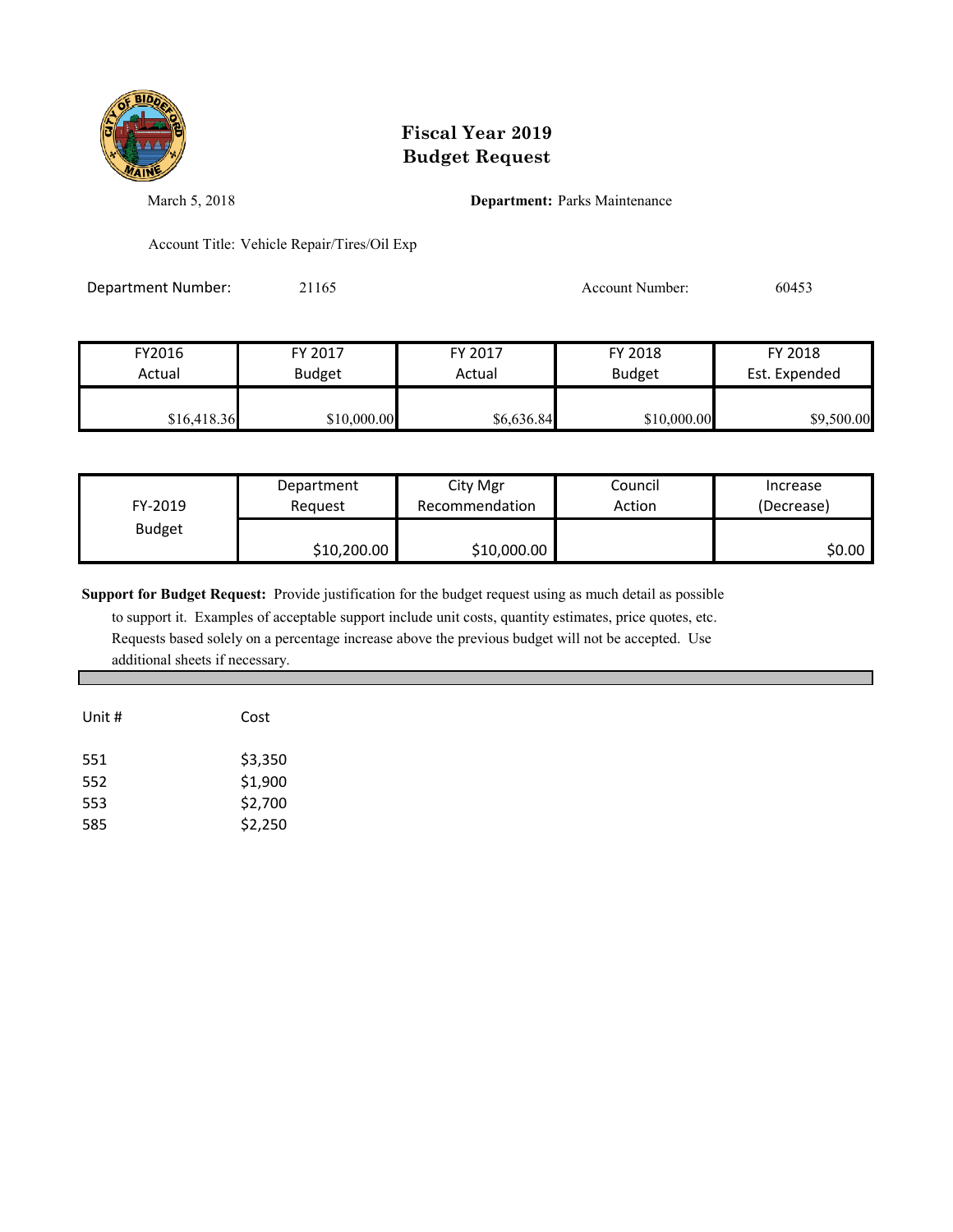

March 5, 2018 **Department:** Parks Maintenance

Account Title: Grounds Maint/Improve Exp

Department Number: 21165 21165 Account Number: 60454

| FY2016     | FY 2017       | FY 2017     | FY 2018       | FY 2018       |
|------------|---------------|-------------|---------------|---------------|
| Actual     | <b>Budget</b> | Actual      | <b>Budget</b> | Est. Expended |
| \$8,636.15 | \$18,673.00   | \$11,957.94 | \$39,135.00   | \$20,000.00   |

| FY-2019       | Department  | City Mgr       | Council | Increase      |
|---------------|-------------|----------------|---------|---------------|
|               | Reauest     | Recommendation | Action  | (Decrease)    |
| <b>Budget</b> | \$48,650.00 | \$36,650.00    |         | ( \$2,485.00) |

**Support for Budget Request:** Provide justification for the budget request using as much detail as possible

| Beautification                                   |                | \$<br>27,500.00 |
|--------------------------------------------------|----------------|-----------------|
| Agricultural Supplies (Ioam, seed, Fertilizer) : |                | \$<br>1,200.00  |
| Play ground chips                                |                | \$<br>2,050.00  |
| <b>Bark Mulch</b>                                |                | \$<br>1,900.00  |
| <b>Atheltic Field Paint</b>                      |                | \$<br>4,000.00  |
|                                                  | Total: $\oint$ | 9,150.00        |
| Down Town Flowers:                               |                |                 |
| <b>Hanging Baskets</b>                           |                | \$<br>1,800.00  |
| Soil                                             |                | \$<br>225.00    |
| <b>Plants Annuals</b>                            |                | 7,000.00        |
| Planters                                         |                | \$<br>2,500.00  |
| MISC:                                            |                | \$<br>475.00    |
|                                                  | Total: \$      | 12,000.00       |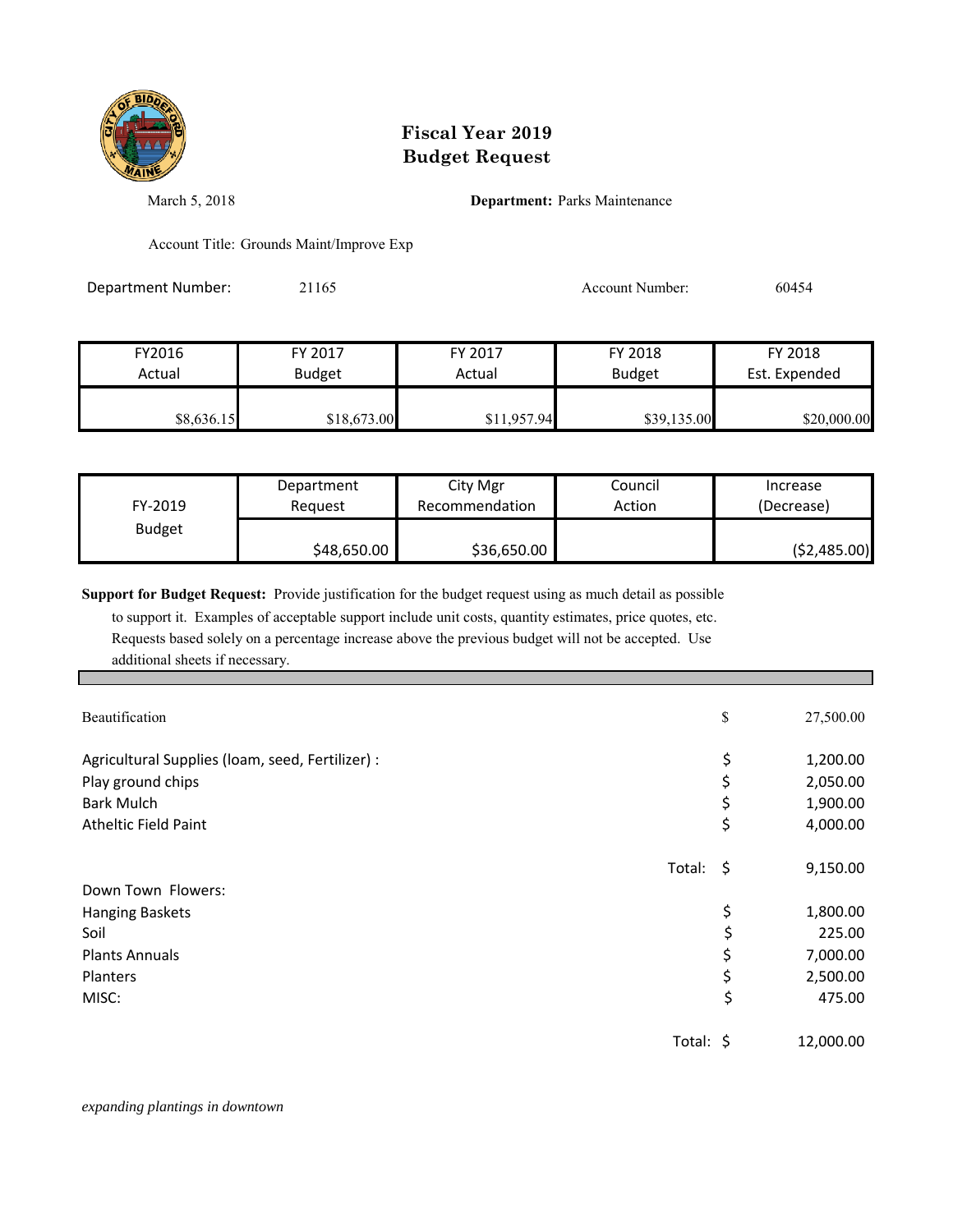

March 5, 2018 **Department:** Parks Maintenance

Account Title: Repair/Maint-CommunsEquip

Department Number: 21165 21165 Account Number: 60461

| FY2016  | FY 2017       | FY 2017 | FY 2018       | FY 2018       |
|---------|---------------|---------|---------------|---------------|
| Actual  | <b>Budget</b> | Actual  | <b>Budget</b> | Est. Expended |
|         |               |         |               |               |
| \$89.58 | \$650.00      | \$0.00  | \$650.00      | \$0.00        |

| FY-2019       | Department | City Mgr       | Council | Increase   |
|---------------|------------|----------------|---------|------------|
|               | Reauest    | Recommendation | Action  | (Decrease) |
| <b>Budget</b> | \$0.00     | \$0.00         |         | (\$650.00) |

**Support for Budget Request:** Provide justification for the budget request using as much detail as possible

 to support it. Examples of acceptable support include unit costs, quantity estimates, price quotes, etc. Requests based solely on a percentage increase above the previous budget will not be accepted. Use additional sheets if necessary.

Replacement cost for (1) 2 way radio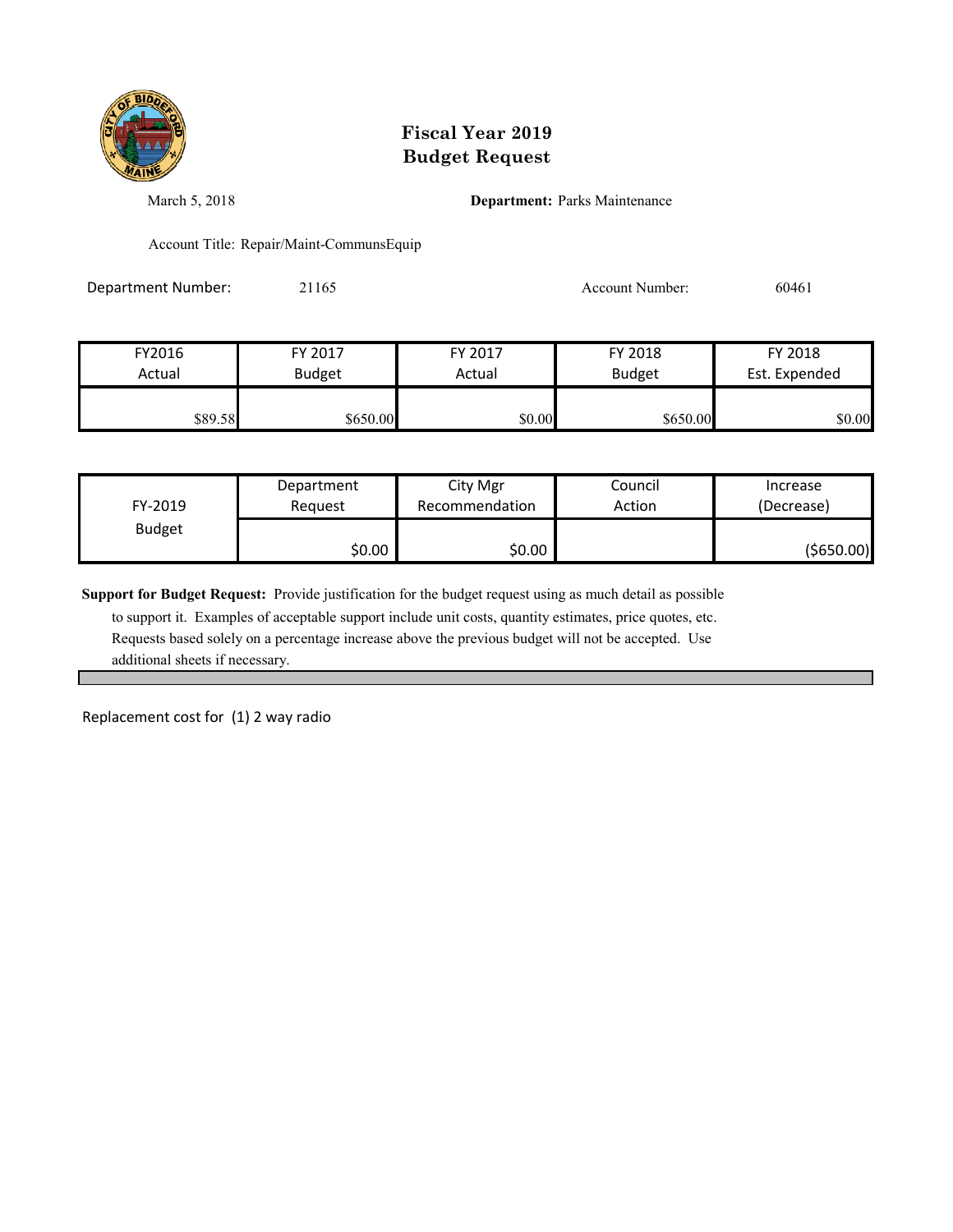

March 5, 2018 **Department:** Parks Maintenance

Account Title: Admin/Office Supp/Eqt Non-Cap

Department Number: 21165 21165 Account Number: 60500

| FY2016   | FY 2017       | FY 2017  | FY 2018       | FY 2018       |
|----------|---------------|----------|---------------|---------------|
| Actual   | <b>Budget</b> | Actual   | <b>Budget</b> | Est. Expended |
|          |               |          |               |               |
| \$631.91 | \$500.00      | \$466.05 | \$500.00      | \$450.00      |

| FY-2019       | Department | City Mgr       | Council | Increase   |
|---------------|------------|----------------|---------|------------|
|               | Reauest    | Recommendation | Action  | (Decrease) |
| <b>Budget</b> | \$500.00   | \$500.00       |         | \$0.00     |

**Support for Budget Request:** Provide justification for the budget request using as much detail as possible

 to support it. Examples of acceptable support include unit costs, quantity estimates, price quotes, etc. Requests based solely on a percentage increase above the previous budget will not be accepted. Use additional sheets if necessary.

Misc. Office supplies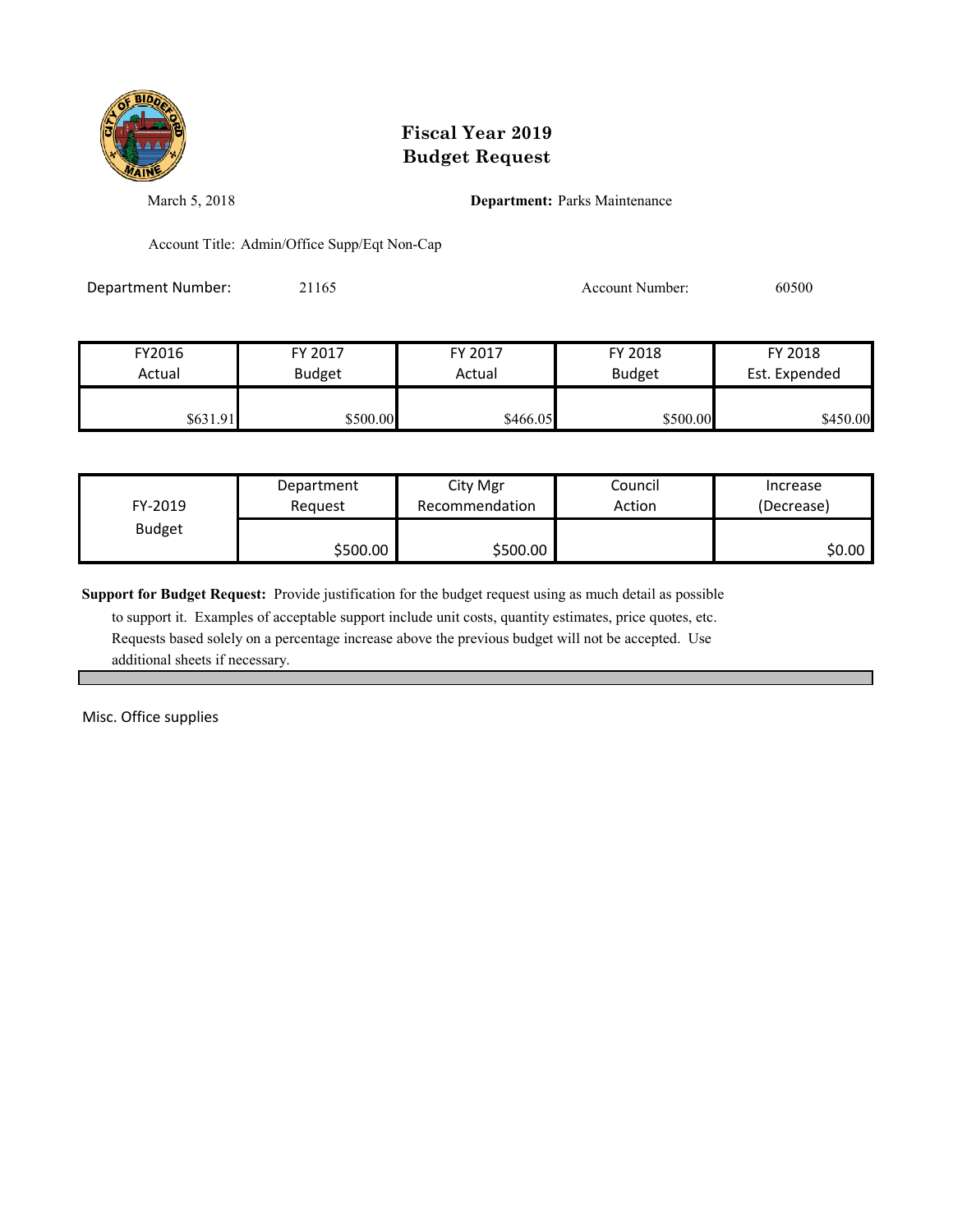

March 5, 2018 **Department:** Parks Maintenance

Account Title: Operating Supp/Eqt Non-Cap

Department Number: 21165 21165 Account Number: 60501

| FY2016<br>Actual | FY 2017       | FY 2017<br>Actual | FY 2018<br><b>Budget</b> | FY 2018<br>Est. Expended |
|------------------|---------------|-------------------|--------------------------|--------------------------|
|                  | <b>Budget</b> |                   |                          |                          |
| \$2,228.48       | \$2,200.00    | \$1,950.99        | \$2,500.00               | \$2,300.00               |

| FY-2019       | Department | City Mgr       | Council | Increase   |
|---------------|------------|----------------|---------|------------|
|               | Reauest    | Recommendation | Action  | (Decrease) |
| <b>Budget</b> | \$2,300.00 | \$2,300.00     |         | (\$200.00) |

**Support for Budget Request:** Provide justification for the budget request using as much detail as possible

| Safety Equipment : | \$600   |
|--------------------|---------|
| Medical Supplies:  | \$700   |
| Safety Boots:      | \$1,200 |
| Total:             | \$2,500 |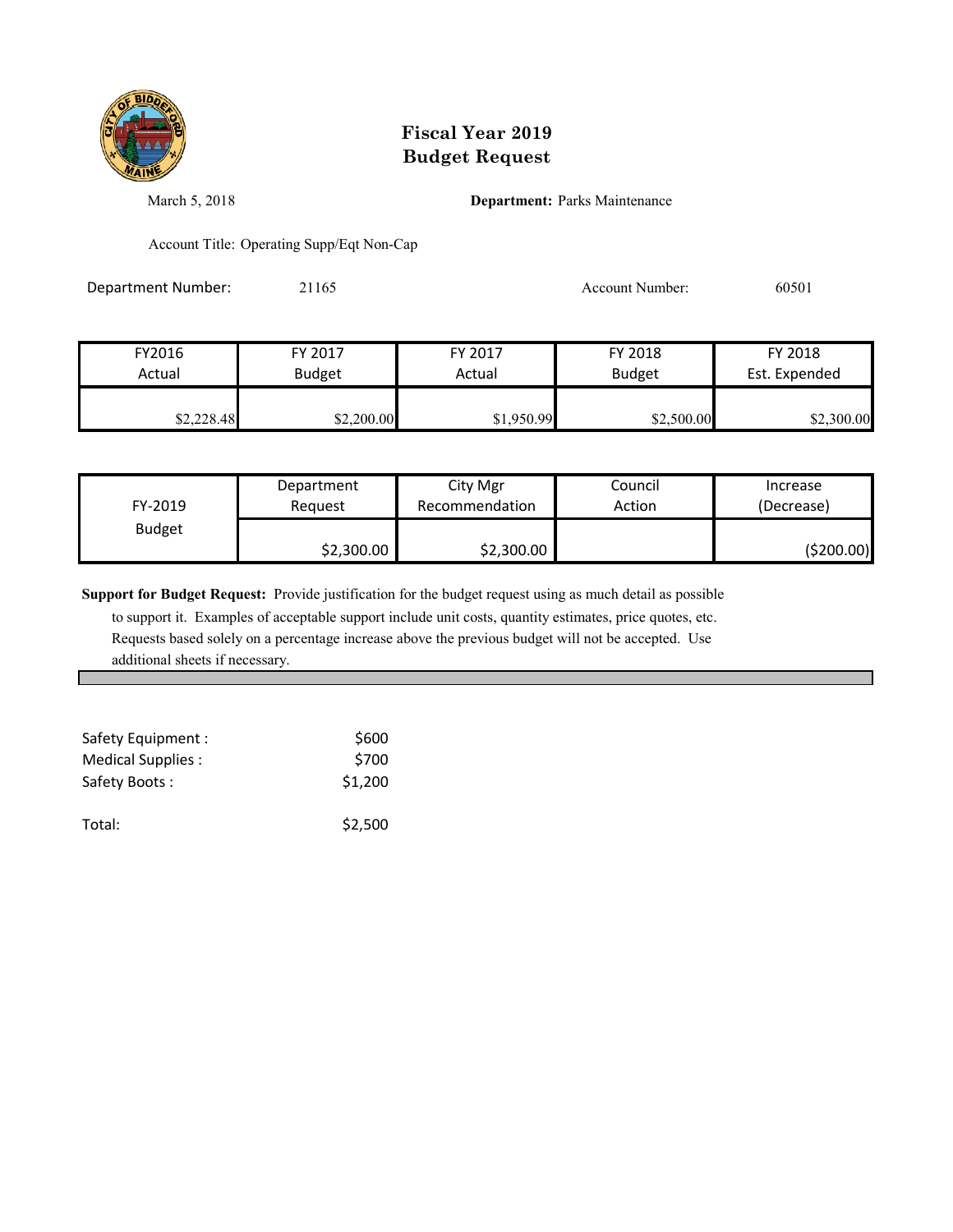

March 5, 2018 **Department:** Parks Maintenance

Account Title: Construction Supplies

Department Number: 21165 21165 Account Number: 60505

| FY2016     | FY 2017       | FY 2017  | FY 2018       | FY 2018       |
|------------|---------------|----------|---------------|---------------|
| Actual     | <b>Budget</b> | Actual   | <b>Budget</b> | Est. Expended |
| \$1,624.99 | \$1,500.00    | \$573.80 | \$1,500.00    | \$2,500.00    |

| FY-2019       | Department | City Mgr       | Council | Increase   |
|---------------|------------|----------------|---------|------------|
|               | Reauest    | Recommendation | Action  | (Decrease) |
| <b>Budget</b> | \$2,000.00 | \$2,000.00     |         | \$500.00   |

**Support for Budget Request:** Provide justification for the budget request using as much detail as possible

| Fencing:    |        | \$500   |
|-------------|--------|---------|
| Benches:    |        | \$450   |
| Trash Cans: |        | \$450   |
| Stone:      |        | \$300   |
| Misc.:      |        | \$300   |
|             |        |         |
|             | Total: | \$2,000 |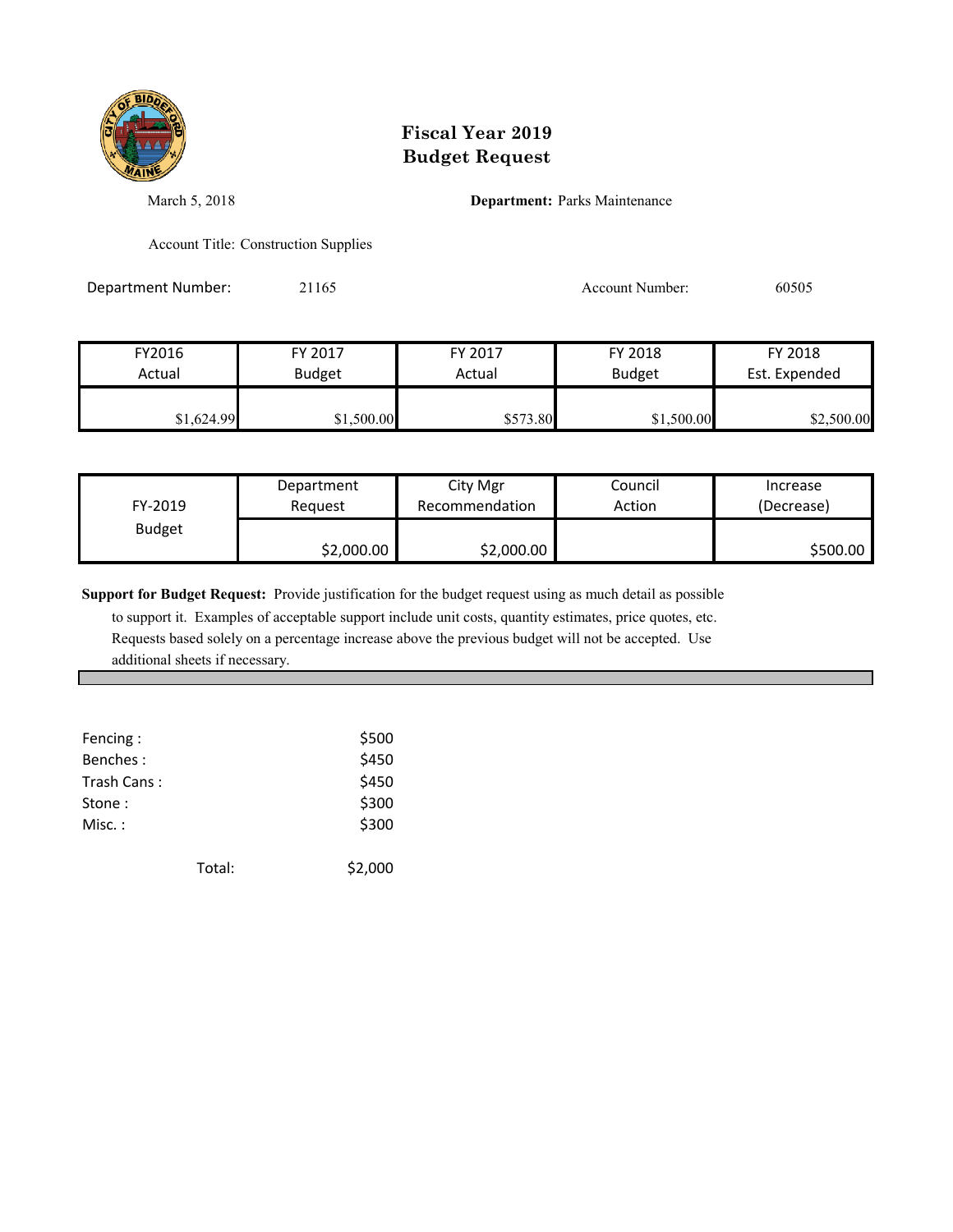

March 5, 2018 **Department:** Parks Maintenance

Account Title: Equipment/Small Tools-Non-cap

Department Number: 21165 21165 Account Number: 60506

| FY2016     | FY 2017       | FY 2017  | FY 2018       | FY 2018       |
|------------|---------------|----------|---------------|---------------|
| Actual     | <b>Budget</b> | Actual   | <b>Budget</b> | Est. Expended |
| \$2,573.07 | \$2,000.00    | \$880.94 | \$9,300.00    | \$9,300.00    |

| FY-2019       | Department | City Mgr       | Council | Increase      |
|---------------|------------|----------------|---------|---------------|
|               | Reauest    | Recommendation | Action  | (Decrease)    |
| <b>Budget</b> | \$8,700.00 | \$8,700.00     |         | $($ \$600.00) |

**Support for Budget Request:** Provide justification for the budget request using as much detail as possible

 to support it. Examples of acceptable support include unit costs, quantity estimates, price quotes, etc. Requests based solely on a percentage increase above the previous budget will not be accepted. Use additional sheets if necessary.

Rakes/shovels, weed wackers, blowers :  $\frac{1}{53,000}$ Replace 48" Riding lawn mower :  $$5,700$